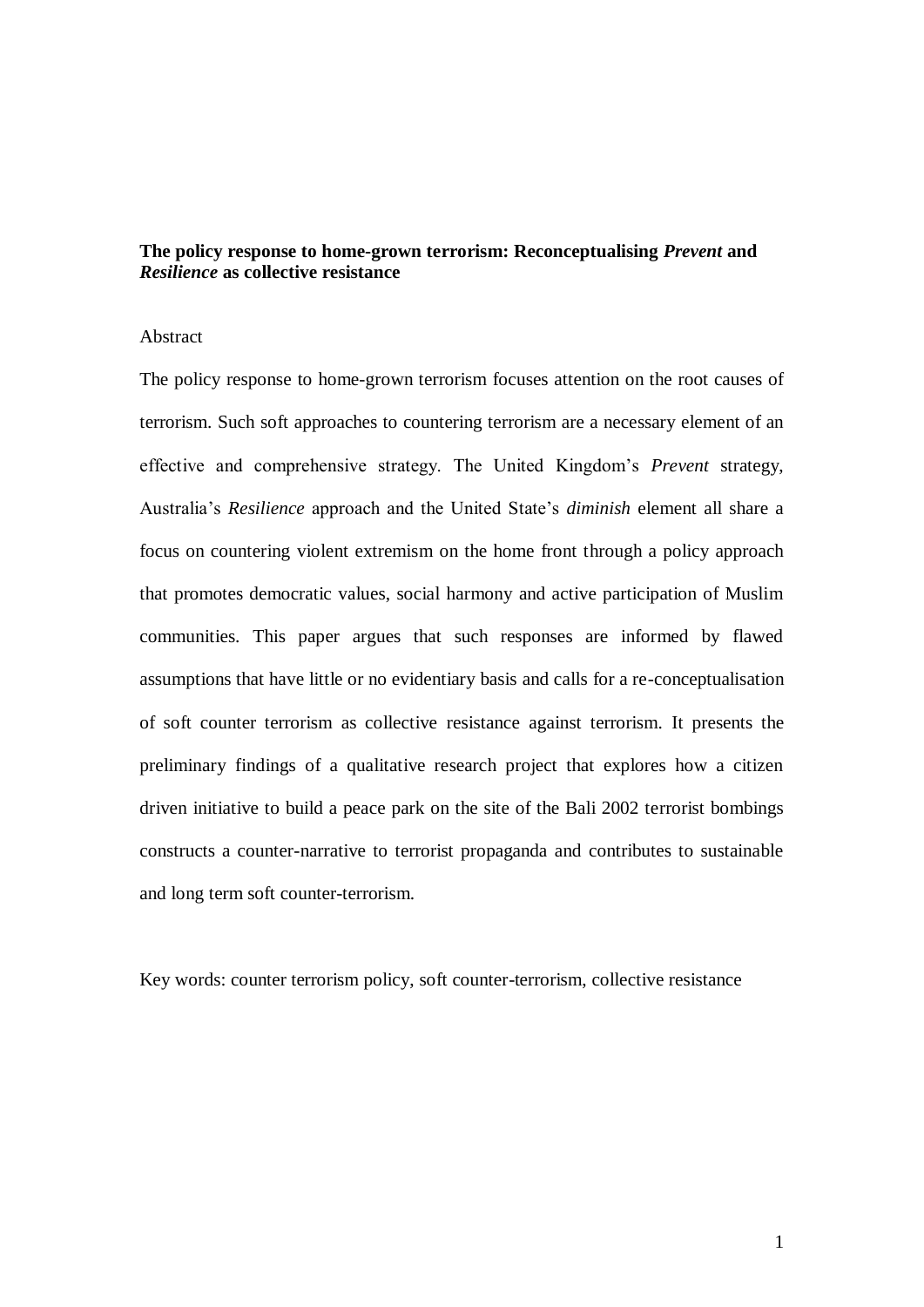## **The policy response to home-grown terrorism: Reconceptualising** *Prevent* **and**  *Resilience* **as collective resistance**

The strategic model of terrorism links terrorism to social, economic and political inequalities and posits that such disparities motivate violent dissent (Victoroff, 2005). Attempts to understand the root causes of terrorism within the disciplines of psychology and sociology theorise that terrorism, as an individual and group behaviour, is targeted violence primarily driven by the need to avenge perceived injustices or past trauma or perceived grievance (Crenshaw, 2003). Claims by terrorist groups that violence is a last resort in contexts of state repression may, in part, substantiate this approach to terrorism. At least one account of the life of al- Qaeda's, Ayman al-Zawahiri claims that he only turned to violence after being tortured during his incarceration at Egypt's notorious Torah prison. Similarly, the Egyptian Muslim Brotherhood initially followed a path of peaceful Da'wa (the Islamic tradition of spreading Islam through words and deeds). Gamal Abdul Nasser's campaign of repression severely restricted the Brotherhood's activities and delegitimized its political aspirations contributing to the group seeking alternative, violent measures for achieving their political goals. Relative Deprivation Theory (RDT) which proposes that individuals who perceive themselves to be as part of disadvantaged group will take action to improve their conditions; Frustration- aggression hypothesis, the notion that individuals and groups become violent in response to protracted campaigns of economic, social or political oppression and; oppression theory which posits that people turn to violence in oppressed conditions, have all been used to explain dissident terrorism and violence.

Other examinations of the causal factors of terrorism interpret suicide terrorism as a form of collective action. According to Robert Pape's (2006) logic of suicide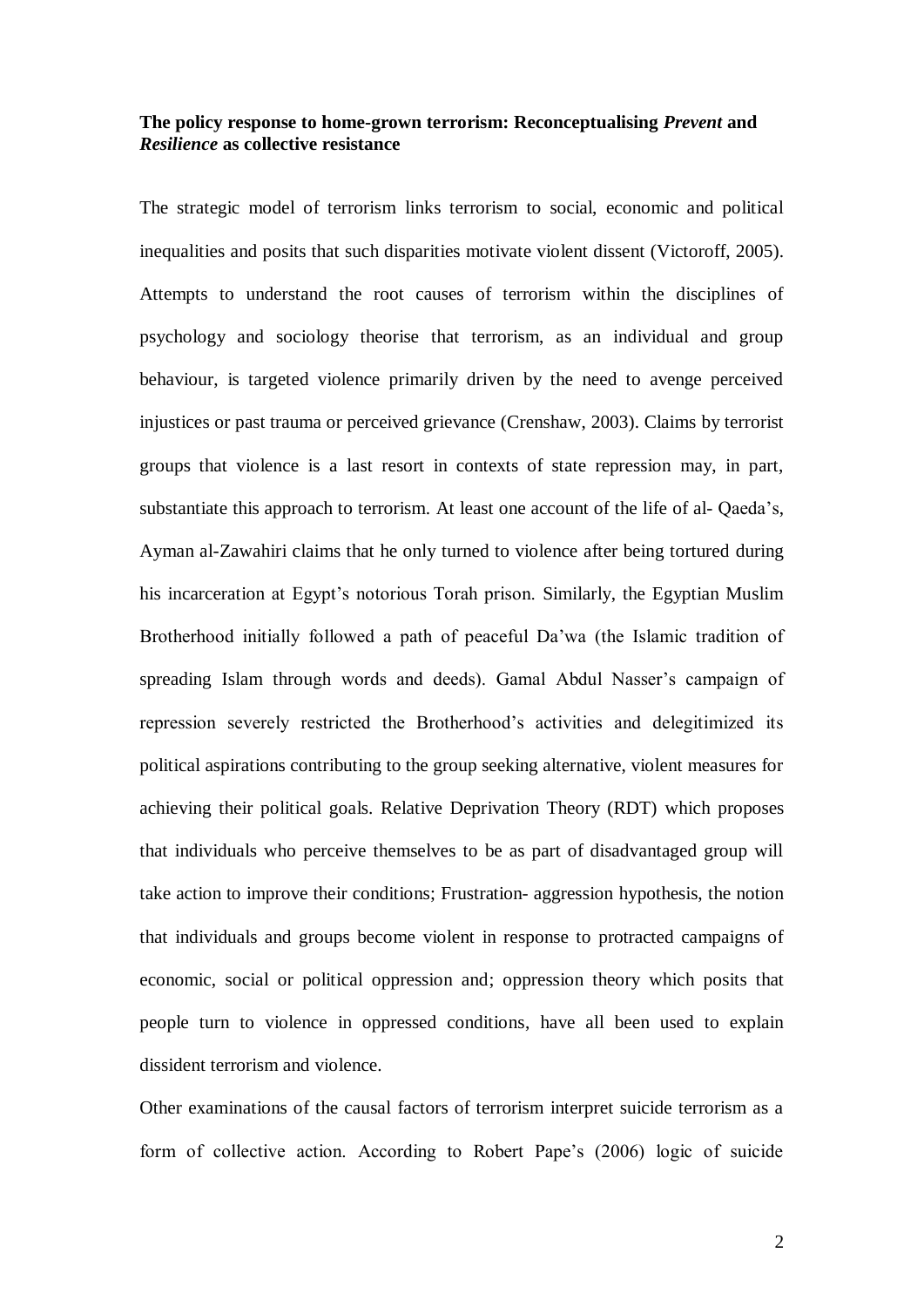terrorism, suicide attackers act altruistically for the greater good of the collective. Suicide terrorism garners popular support when it is adopted as a strategy by groups in occupied territories who aspire to self-governance. As such, suicide terrorism is constructed as a selfless involvement in a collective pursuit and in response to either individual or collective trauma.

#### **Soft Counter Terrorism**

Based on the above understandings of the underlying causes of terrorism, international efforts to counter terrorism through soft approaches target economic development, political reform, and the promotion of social and political equality in countries where terrorist groups are known to have significant public support. The *9/11 Commission Report* for example, supports the use of foreign aid as a means of addressing the proliferation of terrorist ideologies among the poor and disenfranchised. Such approaches are largely premised on the assumption that poverty and social or political grievances manifest in terrorist movements and public support for terrorist activities.

In September 2006, UN Member states adopted the *United Nations Global Counter-Terrorism Strategy*. The strategy, in the form of a resolution and an annexed Plan of Action, aims at enhancing national, regional and international efforts to counter terrorism with a focus on international collaboration to combat terrorism. The adoption of the counterterrorism strategy by the UN member states represents the first time that all member states have agreed on a common operational and strategic approach to dealing with terrorism. Member states that adopted the strategy reaffirmed their commitment to combating terrorism and to implementing measures to address the conditions under which terrorism flourishes and to strengthening the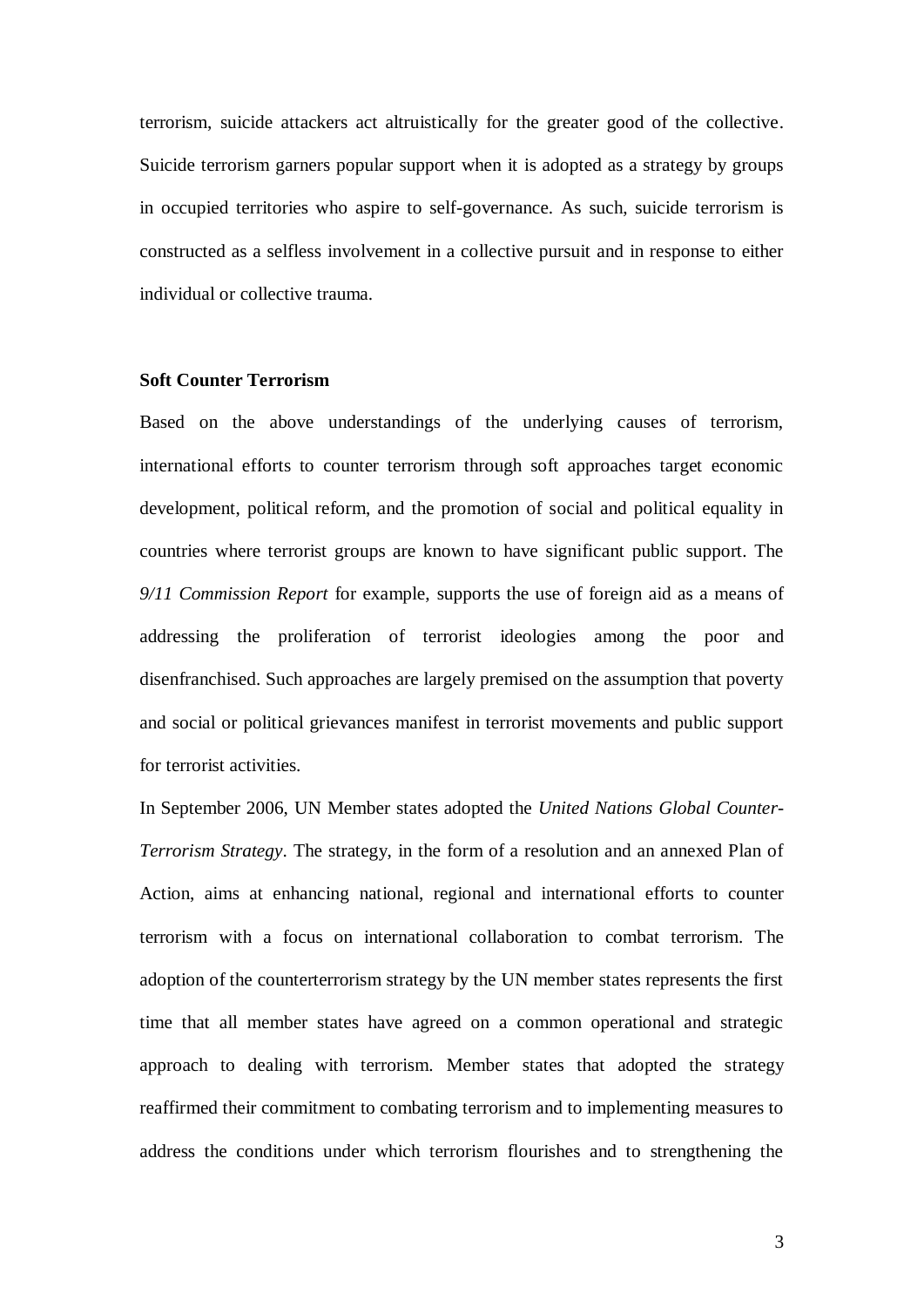collective capacity of the UN to prevent terrorism. The UN counter terrorism strategy includes collective counter- terrorism measures that involve civil society, regional and sub-regional organisations, and the private sector.

Crocker, Hampson and Aall (2011) describe contemporary efforts to address new and complex security challenges as collective conflict management. The authors build on early concepts of collective conflict management originally proposed by Haas and further developed by Lepgold, Weiss and Diehl. These early conceptualisations were applied to peace keeping collaborative programs between NATO and the United Nations. The traditional concept of collective conflict management focussed on collaborative participation in formalised arrangements between international and regional organisations and individual states. Crocker, Hampson and Aall argue for a re-conceptualisation and broadening of collective conflict management in the contemporary security context characterised by diverse and fragmented security challenges. Their broadened conceptualisation of collective conflict management focuses on two inclusions into the traditional concept of collective conflict management: 1. the inclusive participation of civil society groups, professional bodies and task-specific international bodies and 2. the inclusion of ad hoc, informal and improvised collective action measures. Of particular interest is the authors' argument that global security institutions such as the UN and NATO are limited in their capacity to address the complexity of the current security climate. They propose that "Instead of looking to a new institution or a new set of responsibilities for an existing institution, we need to recognize that new collaborative patterns of behaviour are becoming apparent in the conflict management field" (p. 45). Crocker, Hampson and Aall offer three different case studies of contemporary conflict management in action. All three involve cooperative participation by private industry, regional and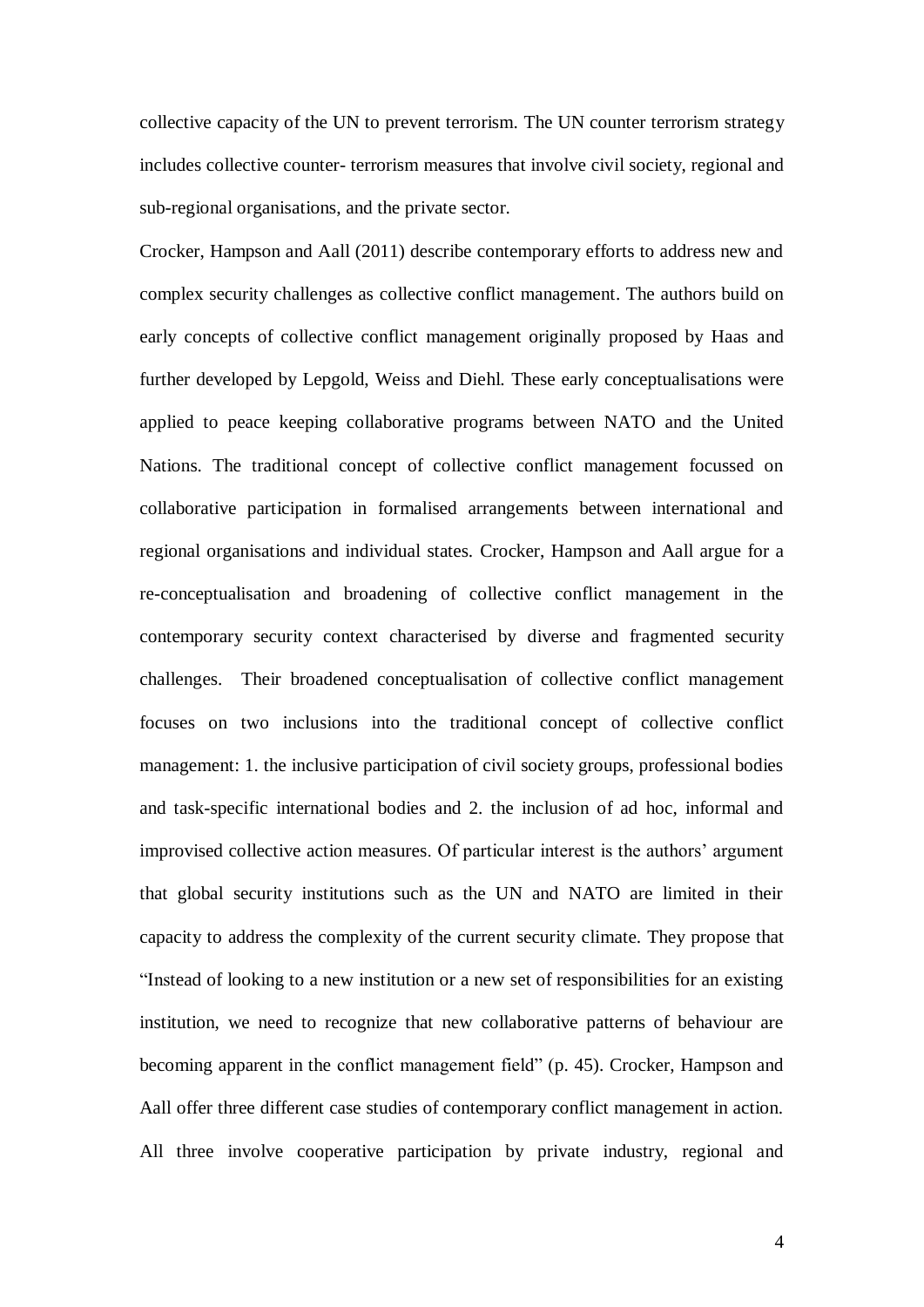transnational task specific forces, inter-governmental organisations and civil society organisations representing diverse security interests. These examples, as the authors assert, are typical of an emerging trend in international security to respond to security problems in ways that involve diverse stakeholders in informal collective arrangements. At least one of the case studies, that of the Liberia peace process includes local, community based groups in collective conflict management.

Alongside the shift in collective conflict management described by Crocker et al as a response to diverse and complex security problems, governments have attempted to harness un-institutionalised, community based and informal strategies against terrorism. The national security and counter terrorism strategies adopted by governments including Australia and the United Kingdom, to name just two, incorporate soft approaches and recognise the role that communities play in a comprehensive and multi-causal approach to combatting terrorism. Most commonly this is expressed in terms of building community resilience to violent extremism and terrorism.

Australia's counterterrorism approach outlined in The *Counter Terrorism White Paper: Securing Australia, Protecting our Community* (2010) describes four elements: Analysis, Protection, Response and Resilience. *Resilience* in the Australian strategy is 'building a strong and resilient Australian community to resist the development of any form of violent extremism and terrorism on the home front'.

The United Kingdom's approach is described in *Contest: The United Kingdom's Strategy for Countering International Terrorism*. In 2009, the Home Office released the second version of *Contest*, known as *Contest 2*. The strategy consists of four strands: Pursue, Prevent, Protect and Prepare. *Prevent* strategies are designed to address religious extremism and engagement with terrorist ideologies by promoting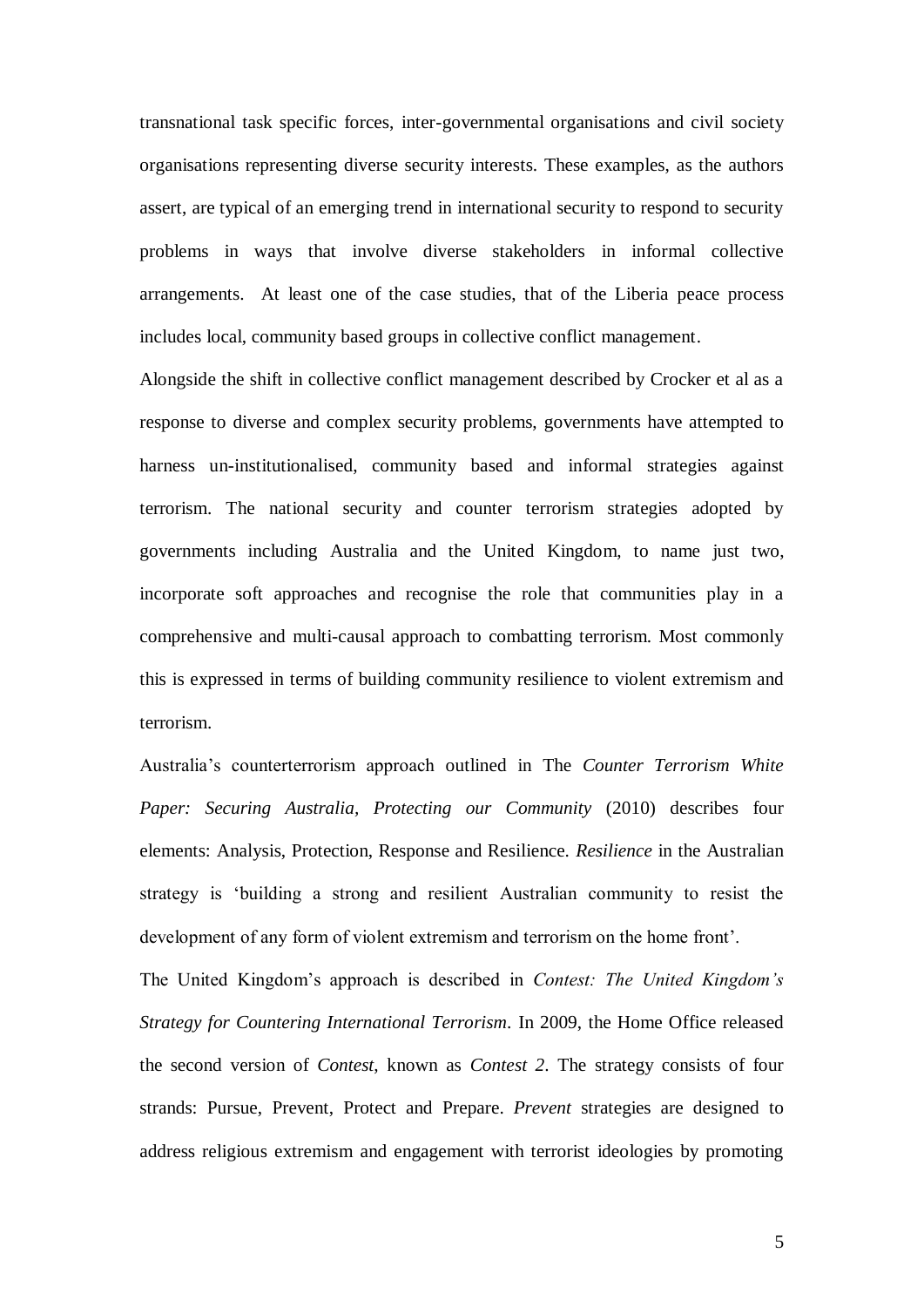social cohesion and integration. In 2011, a review of the *Prevent* strategy was prompted by recognition of the need to clearly distinguish between the functions of countering terrorism from promoting social cohesion and integration. The review found that the *Prevent* program was inherently flawed because it conflated policies of integration and cohesion with counter terrorism policies and hence was ineffective in addressing extremism and radicalisation. The review recommended that a new *Prevent* strategy focus primarily on the aim of stopping people from becoming terrorists or supporting terrorism with a clear separation from the aims of social cohesion and integration (Bowers, 2011).

In 2011, the United States announced a refocussing of its counter terrorism strategy with an emphasis on preventing the diffusion of extremist ideologies within the United States. The 2011 *National Strategy for Counterterrorism* has four guiding principles, one of which is building a culture of resilience. This principle emphasises collective resilience to the terrorist threat and collective recovery from the economic and psychological impacts of a terrorist attack The Strategy introduces a new focus on the homeland that was lacking in previous iterations of the US counter terrorism approach. The 2003 *National Strategy for Combating Terrorism* focussed on four elements of defeating, denying, diminishing and defending. The diminishing element emphasised international partnerships to address conditions in which terrorism flourishes and de-legitimising terrorism through public information initiatives (Perl, 2005). While this element remains an overarching goal in the 2011 Strategy, the strategy focuses the need to apply the diminish goal to domestic audiences through programs that engage communities against "al-Qa'ida inspired radicalization, recruitment, and mobilization to violence" (p. 11).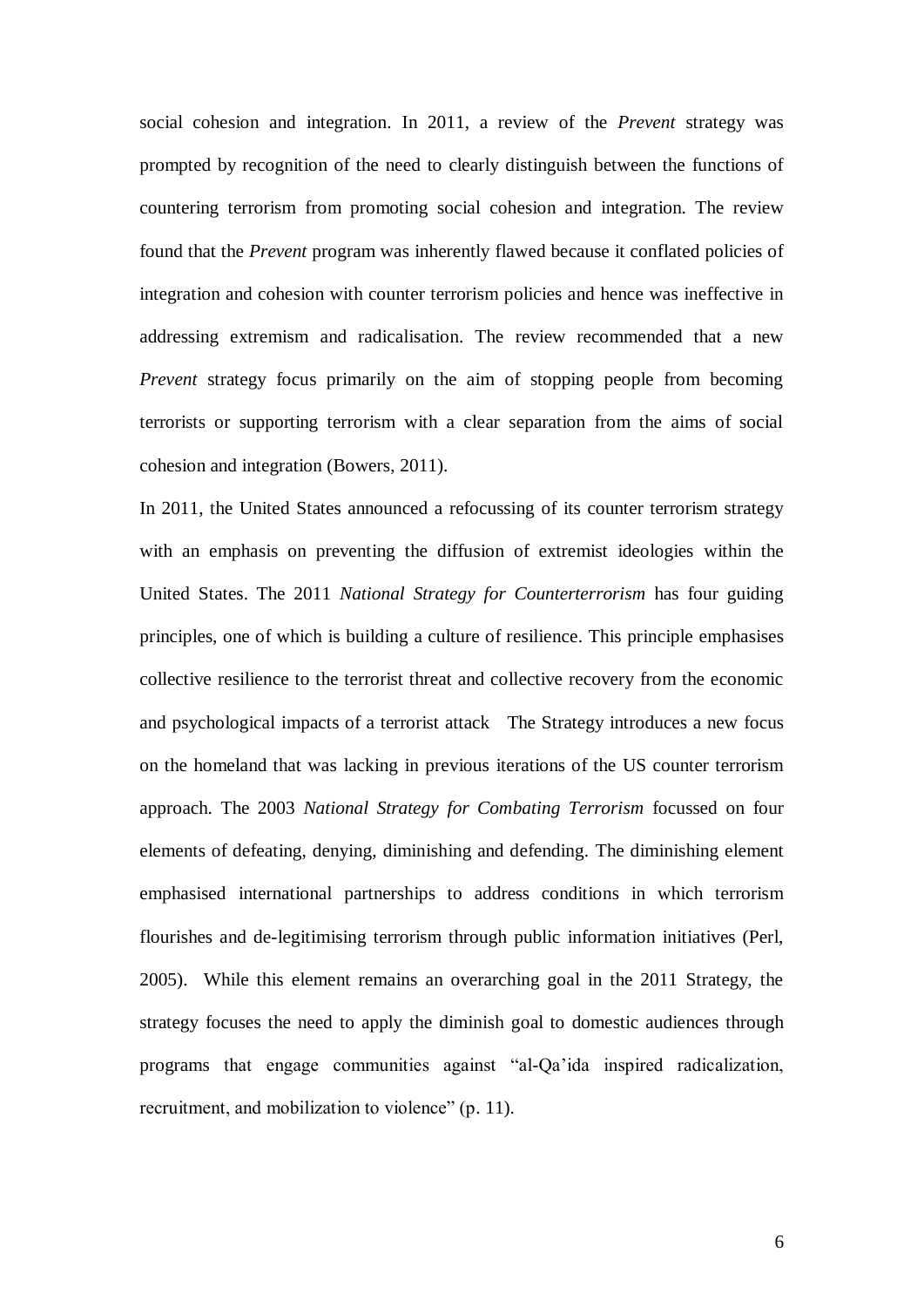While there appears to be significant support for community level collective measures against terrorism there is an emerging debate that questions the premise of strategies such as *Prevent* and *Resilience*. In particular questions have been raised about the validity and relevance of strategies that seek to promote inclusivity and social harmony to counter terrorism efforts. Strategies that aim to prevent violent extremism are based on flawed assumptions that frame the policy response to the 'home-grown' terrorism phenomenon:

- 1. The marginalisation hypothesis
- 2. The primacy of religion and ideology in terrorism
- 3. A focus on radicalisation; and
- 4. A narrow construction of the audience that terrorists seek to influence

Collectively, these four assumptions have produced a policy response that has come under criticism for its failure to address the aims of countering terrorism.

#### **The marginalisation hypothesis**

In the aftermath of the London terrorist attacks in 2005, much attention was focused on the motivations of the 'homegrown' suicide bombers: Mohammad Siddique Khan, Hasib Mir Hussain, Shehzad Tanweer (all born and raised in Britain), and Germaine Lindsay. The suggestion that the four young men were isolated from the broader British community and had experienced racism prompted governments in the United Kingdom, Australia and elsewhere to introduce new programs aimed at addressing the marginalisation of Muslim communities, promoting social harmony and enhancing participation by Muslims. The marginalisation hypothesis (elsewhere referred to as the alienation –radicalisation hypothesis; Duffy, 2009) assumes that the London bombers' social and political alienation from the institutions and constructs of British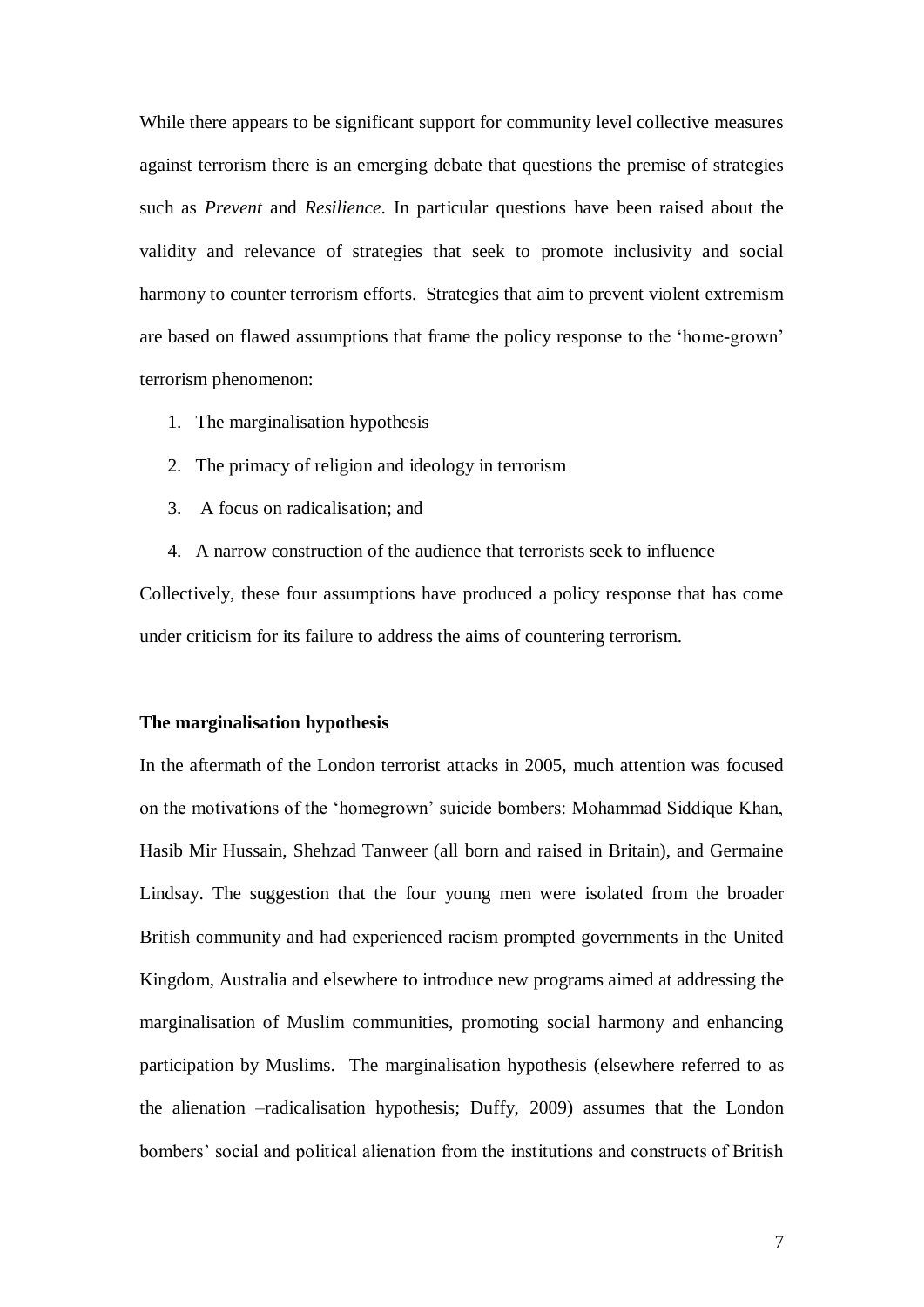society were causal factors for the London suicide bombings and the likely factors behind the new threat of 'homegrown' terrorism in other Western nations.

The marginalisation theory has its roots in political behaviourism. Gurr (1970) argued that radicalisation was motivated by individual frustration at barriers to achievement while Schwartz (1973) embedded radicalisation in the individual's perceived alienation from the political values and institutions of the society in which they live. Both Gurr and Swhartz related their theories to political dissent while other theorists (Hirschi, Mc Cord; Martin and Fitzpatrick) rationalised social deviancy and individual psychopathy through alienation from the norms and values of society (Duffy, 2009). According to this analysis of alienation, individuals are more likely to engage with radical groups when they perceive themselves to be isolated from and not represented by the social constructs of the broader community. Applications of the alienation hypothesis to active involvement in terrorist activities clarify that alienation should be seen as a precondition for terrorist activity as opposed to a precipitant of terrorism (Crenshaw, 1981; Duffy, 2009). This analysis suggests that radicalisation is more likely to occur in pre-existing conditions of alienation (Duffy, 2009). It also suggests that certain individuals and groups are therefore more vulnerable to engage in terrorism because they are alienated or marginalised. A natural progression of this analysis is that involvement in terrorist activities can be addressed through targeted efforts that a) identify vulnerable individuals and groups and b) attempt to integrate these groups by promoting engagement with the political and social structures from which they are presumed to be alienated.

The current debate about the relevance of strategies based on models of radicalisation that pin point marginalisation as a significant contributing factor arises out of the growing recognition that there is little substantiated evidence to support the link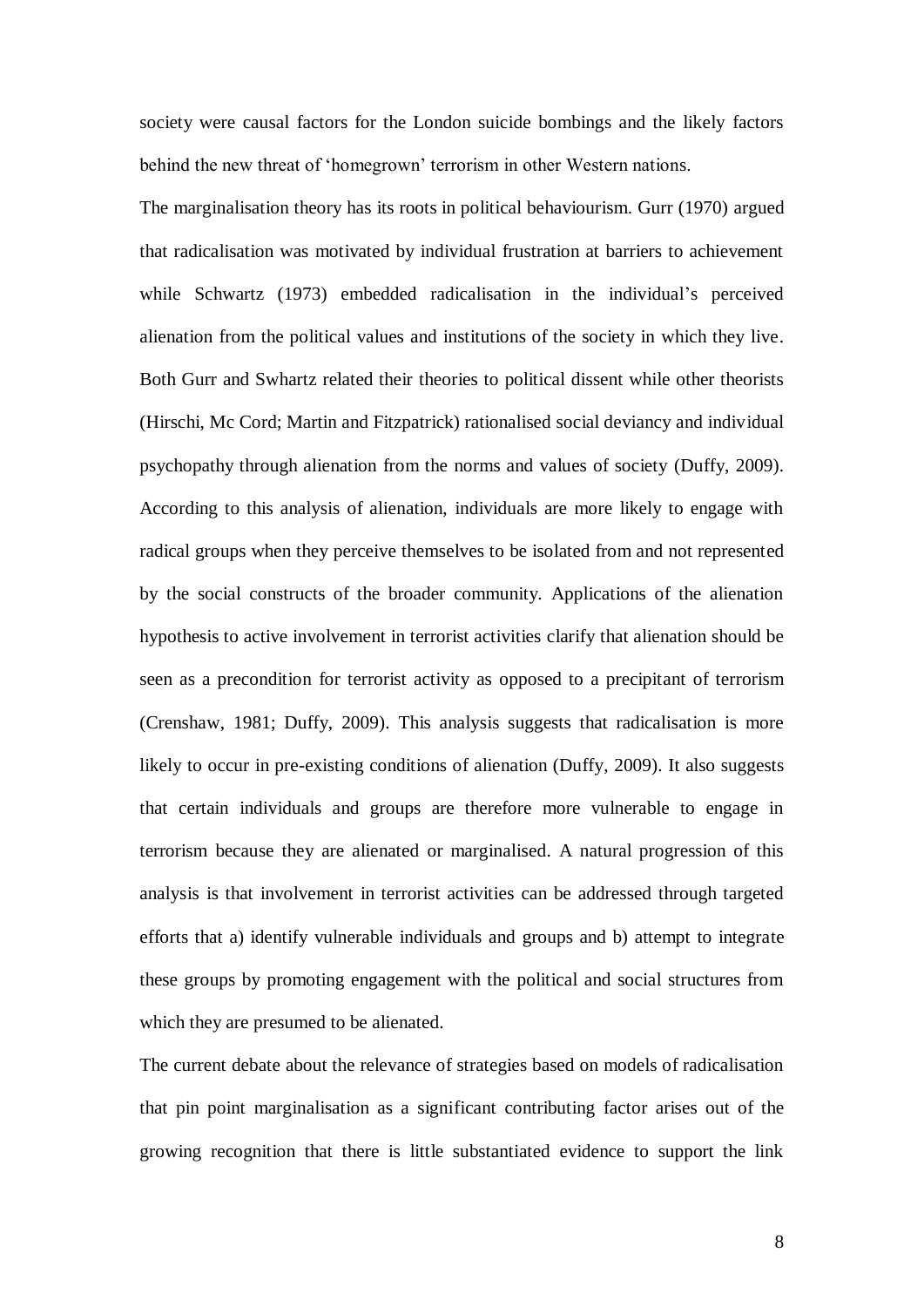between social or economic inequality (either real or perceived) and terrorism. The *Intelligence and Security Committee Report* (2006) into the London terrorist attacks dismissed marginalisation as a the primary motivational force for the London attacks stating that 'the threat is as likely to come from those who appear well assimilated into mainstream UK society, with jobs and young families, as from those within socially or economically deprived sections of the community.' Despite these findings, the original and subsequent iterations of the *Prevent* strategy continued to incorporate and fund programs that promote participation and integration.

Questions also arise about the cost effectiveness of government funded counterterrorism initiatives that target specific communities, premised on the marginalisation hypothesis. Several studies of terrorism emphasise that terrorists are not alienated or disengaged individuals and that the 'homegrown' phenomenon is not new. The marginalisation hypothesis is rooted in the suggestion that the four London bombers were marginalised from British society and so found some form of identity security in the militant Islamist ideology that supports suicide attacks. This assumes that individuals can only ever identify with one cultural tradition and ignores the fact that the majority of migrants and their offspring have lived peacefully in their host countries by forging new identities that combine both that of the host culture and that of their homeland. One can be, for example, Australian-Singaporean or British-Pakistani or American-Egyptian and vice versa. The marginalisation hypothesis also assumes that political and social isolation from the host society is enough to motivate individuals to violent extremism. If it were, the phenomenon of 'homegrown' terrorism would be much more widespread as many ethnic and religious minorities harbour some feelings of being marginalised from the broader community. While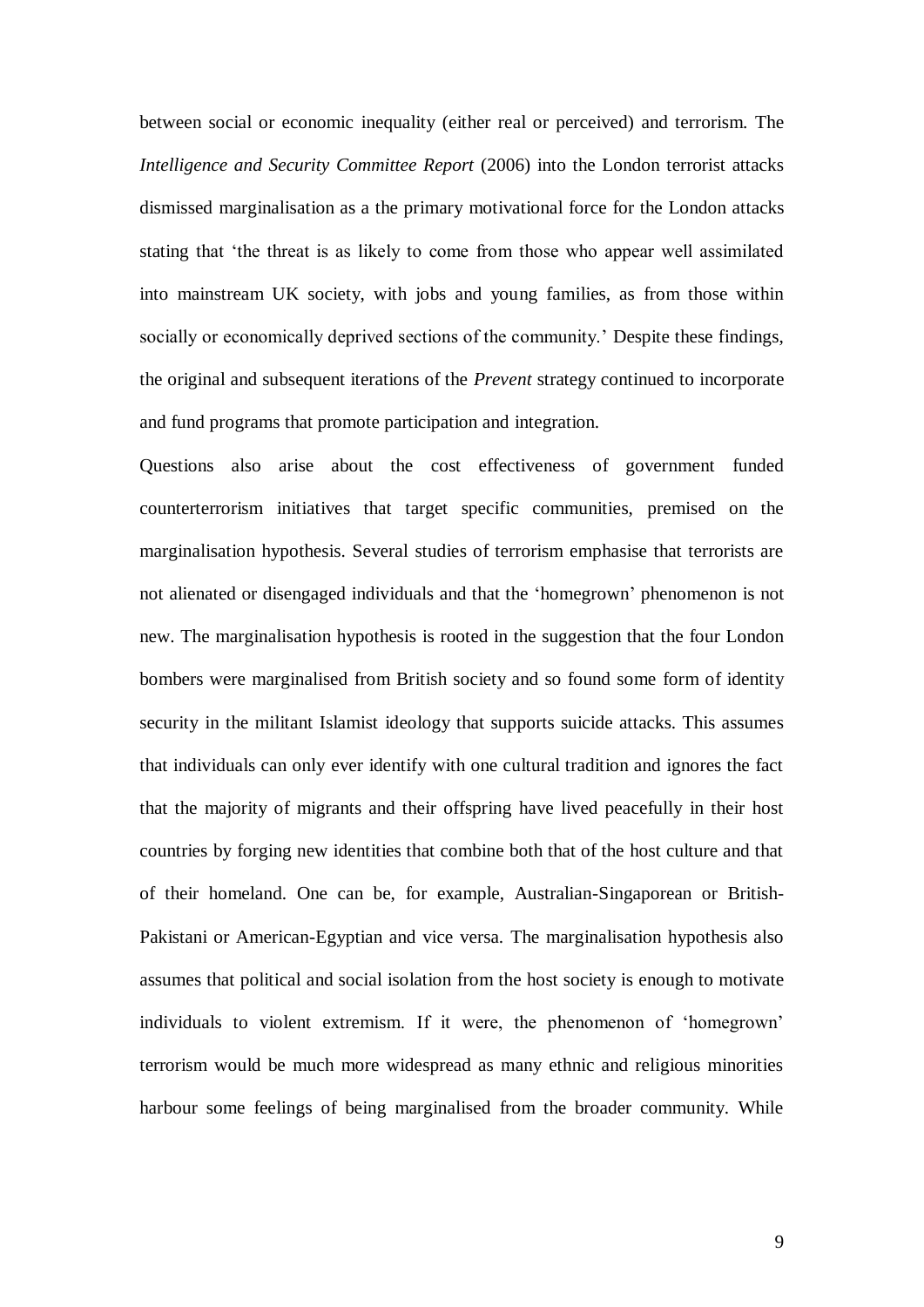marginalisation is a widespread phenomenon, 'homegrown' terrorism is not (Aly, 2011).

#### **Primacy of religion and ideology**

The war on terrorism has often been described as a battle for hearts and minds with specific reference to countering the spread of al Qaeda's ideology. While not contesting the validity of this analysis we are reminded that it was the Anarchists of the 1920's who first coined the term 'propaganda by the deed' (Aly, 2011). In effect, efforts to counter terrorism by countering ideology have resulted in a policy position that exhorts the promotion of 'moderate' Islam over more extreme religious interpretations and singles out Muslim communities. In 2005, the Australian Government introduced the *National Action Plan*. The Plan had the stated objective to promote "social cohesion, harmony and support the national security imperative in Australia by addressing extremism, the promotion of violence and intolerance, in response to the increased threat of global religious and political terrorism." The *National Action Plan* specifically singled out Muslim communities for funding programs including education and the training of religious leaders in Australia (Commonwealth of Australia, n.d.).

In 2007, the Rand Corporation released a monograph entitled *Building Moderate Muslim Networks.* The authors argue that the United States has a critical role to play in enabling networks of moderate Muslims to counter extremist interpretations and sets out a "road map" for the development of moderate Muslim networks based on elements of the US policy of containment during the Cold War. According to this report 'moderate' Muslims are characterised as those who "share the key dimensions of democratic culture. These include support for democracy and internationally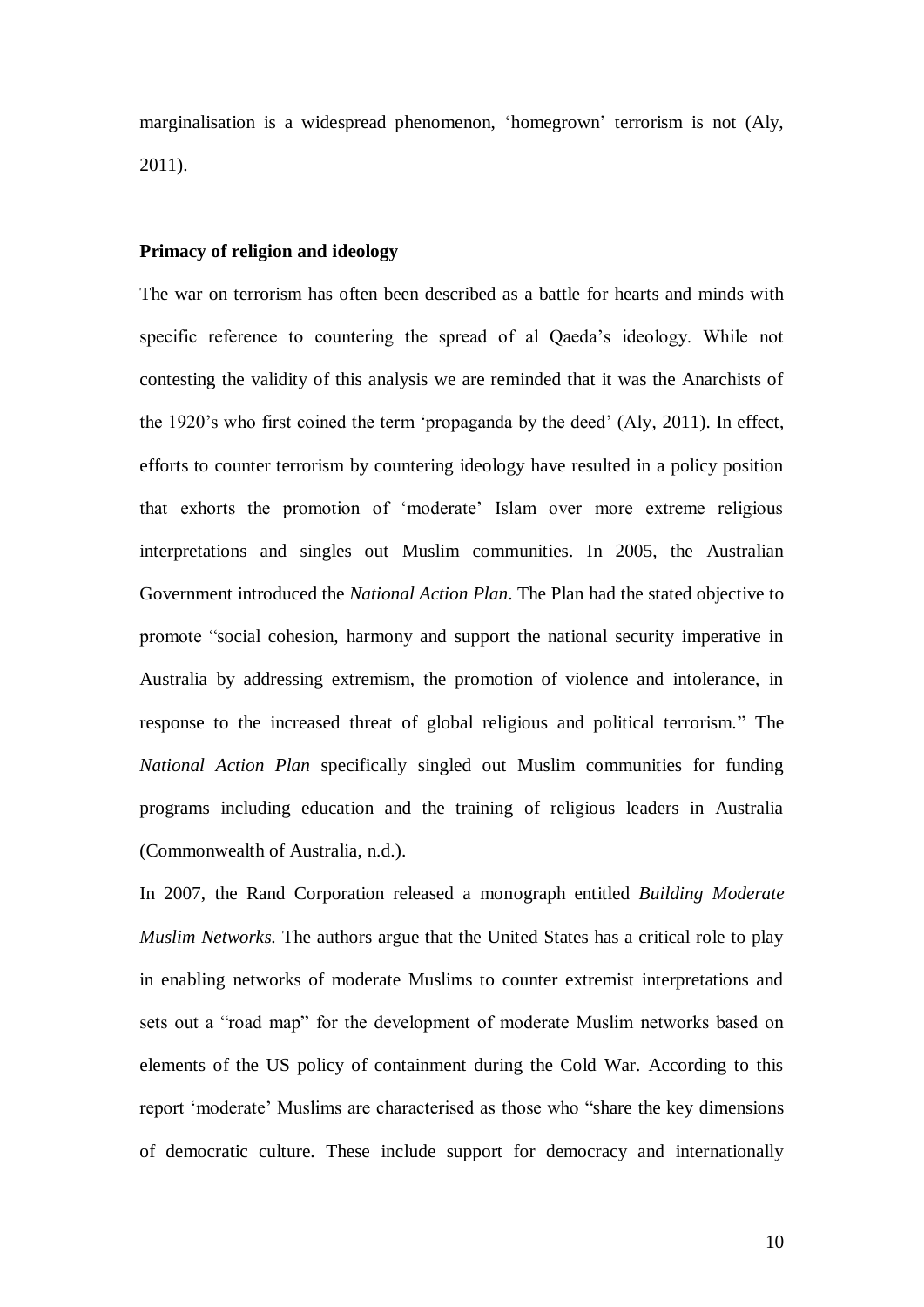recognized human rights (including gender equality and freedom of worship), respect for diversity, acceptance of nonsectarian sources of law, and opposition to terrorism and other illegitimate forms of violence" (Rabasa et al., 2007, p. 66).

The policy reaction of promoting moderate Islam is based on an understanding of radicalisation best summarised by Stevens (2009):

> Violent extremism takes hold where alternative viewpoints or teachings are weak or ineffectual. Through lack of viable alternatives, a disaffected new generation of home-grown Muslims is being exposed to a corrupting set of doctrines that feeds on those disaffections and presents itself as the explanation, the solution and the sole inheritor of the correct Islamic teachings… Providing a strong and attractive moderate alternative helps fill the doctrinal vacuum and prevents radicalisation. Moderate religious views are conducive to instilling shared values…that help lead to social stability. Taking a hand in fostering moderation helps secure these virtues and combats radicalism. (p. 517)

Efforts to promote 'moderate' Islam as a measure to counter terrorism have been criticized by some Muslims as being a politically contrived attempt at regulating religious practice. Critics of this approach argue that Islam is inherently a moderate religion and that the promotion of moderate Islam is counter- productive because it positions good Muslims over bad Muslims and reinforces the extremist narrative (NBR, 2007). Other critics such as Thomas (2009) contend that social cohesion programs under the banner of counterterrorism that single out Muslim communities are counter-productive to the very aim of social cohesion because they are ethnospecific.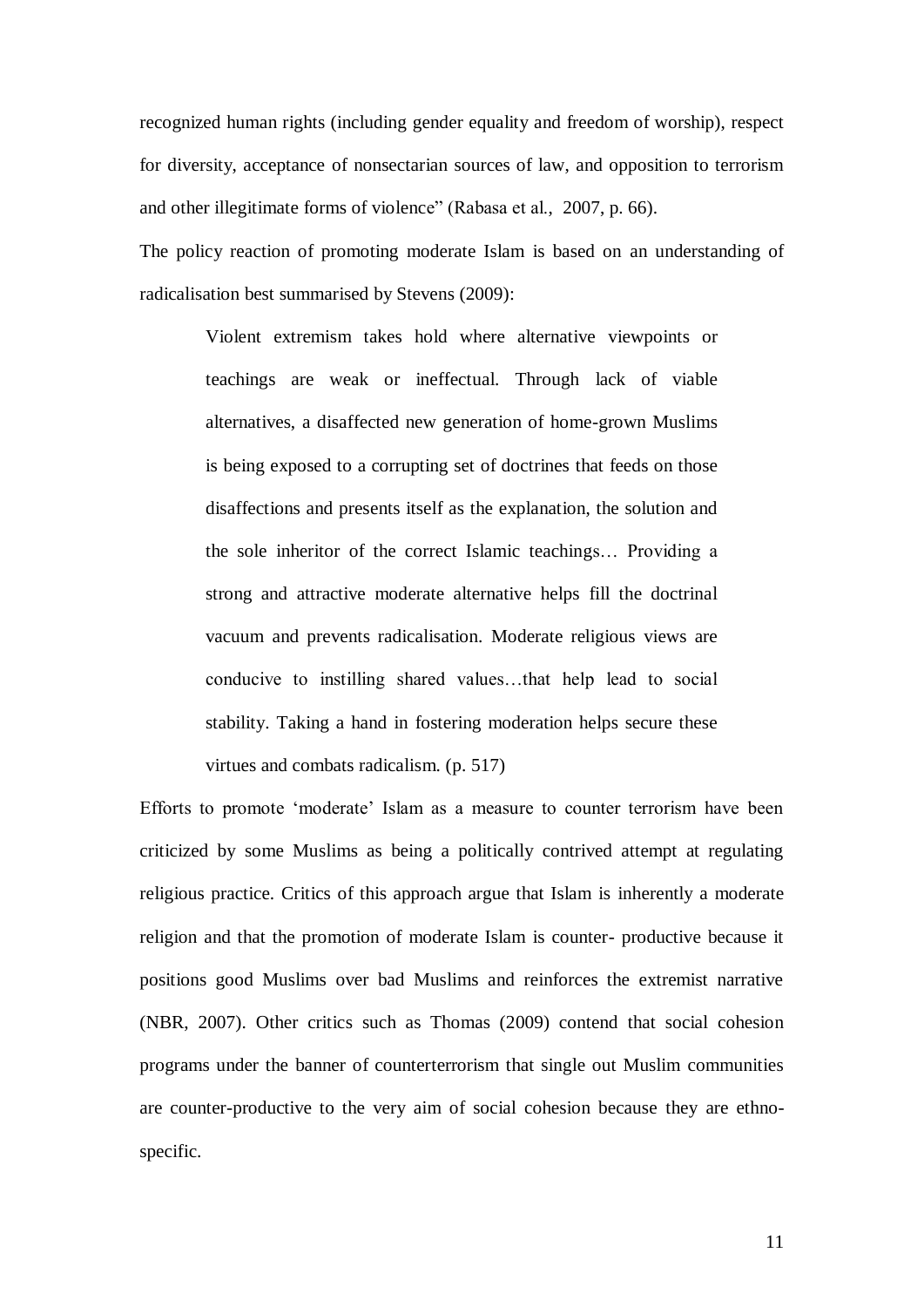Arguably the policy reaction of promoting moderate Islam as a counter terrorism strategy reflects the familiar, yet flawed, pattern of Western engagement with the Muslim world. Malley and Harling (2011) argue that the Obama administration's approach to the Middle East is stymied by flawed assumptions about the region. According to Malley and Harling "Washington still sees the Middle East as cleanly divided between two camps: a moderate, pro-American camp that out to be bolstered and a militant, pro-Iranian one that needs to be contained. That conception is wholly divorced from reality." (p. 19). Moderate Islam is constructed as an ideology that is democracy friendly. Moderate Muslims are those who embrace the principles of democracy and liberalism while extremists are those who do not. This division might fit neatly with a government agenda but it completely ignores the complexities of religious and political identities.

An equally pertinent point in building an argument against the approach of promoting 'moderate' Islam is the fact that this approach rests on an assumption that religious ideology is the primary driver of extremist violence (within the context of Islamist terrorism). While there is no denying that religion plays a role in the radicalisation of individuals and groups to commit violent acts, religion is by no means the sole motivation for violent extremism. Stevens (2009) disputes the rationale for strategies to promote moderate Islam in the *Prevent* component of the UK counter terrorism strategy. He asserts that this arm of the *Prevent* strategy is based on two flawed assumptions: firstly, that religion is the primary motivator for individuals to join extremist groups; and secondly that government intervention is an effective mechanism for winning hearts and minds. Much of the evidence available suggests that ideology plays a less important role in radicalisation. Thornberry et al's (2003) analysis of delinquent gangs demonstrated that ideological sympathies played a far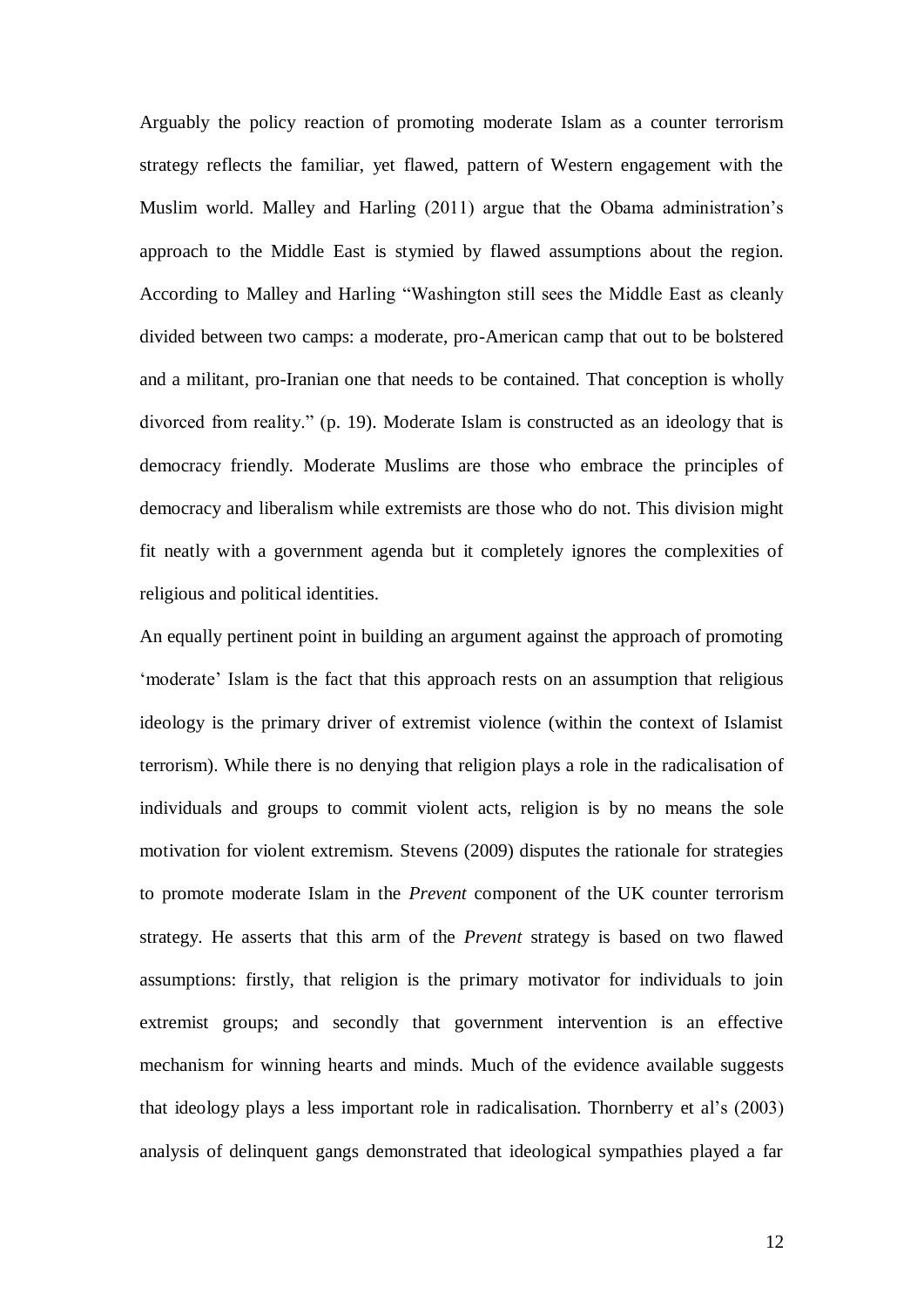lesser role than group loyalties in motivating violence. Members of radical or extremist groups were therefore more liable to commit acts of violence in defence of the group itself rather than in defence of its ideologies (Duffy, 2009, p. 134). Stevens (2009) constructs his argument somewhat differently and contends that the primary reason for joining radical groups is not religious but the personal benefits associated with group membership. Stevens further argues that assuming that individuals join radical groups because they lack either the opportunity or capacity to engage with viable alternatives is reminiscent of initial reactions to the 'brainwashing' activities of New Age cults in the 1970's. The *Prevent* strategy, argues Stevens, "is still at the stage of attempting to 'rescue' the brainwashed- a tactic that never worked in the 1970s" (p. 519).

# **Focus on radicalisation**

The third assumption upon which strategies of *Prevent* and *Resilience* are based is the focus on radicalisation. Notwithstanding the contributions of radicalisation studies in establishing radicalisation as a precondition to terrorism an assessment of the value of focussing on radicalisation over and above the aim of countering terrorism is warranted. Australia's *National Action Plan* fails to make any real connection between radicalisation and terrorism other than acknowledging that radicalisation has the potential to erupt into violence and disruption. The *Countering Violent Extremism* arm of the *Resilience* strategy in Australia draws a similarly tenuous link between counter- radicalisation and counter- terrorism stating that the countering violent extremism approach will "reduce the potential for a home grown terrorist attack through building a more resilient Australia that is less vulnerable to the processes of radicalisation and through assisting individuals to disengage from violent extremist influences." Richards (2011) maintains that an emphasis on radicalisation in the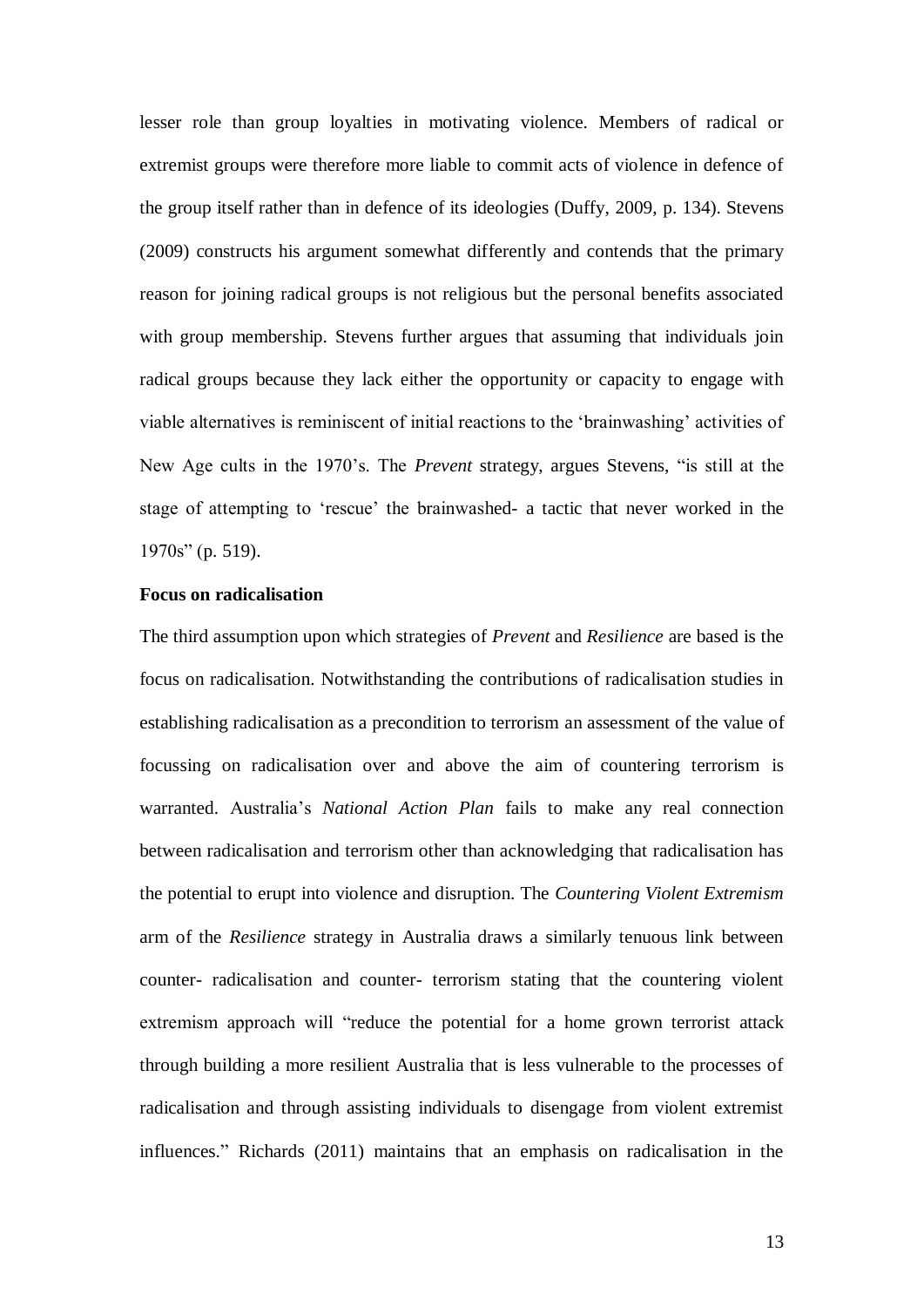*Prevent* strategy has supported a policy response that confounds the counterterrorism agenda with the policy agenda of promoting social cohesion. More importantly, the focus on radicalisation does not distinguish between violent extremism and nonviolent forms of radicalisation such as tacit support for terrorists perceived to have a legitimate cause while rejecting the use of violence. The confusion around the exact scope of radicalisation is cause for concern. Richards rightly asks some pertinent questions: who are the radicals and whether counter- radicalisation extends to sympathy for terrorist causes, a belief that Islam is incompatible with democracy, support for the application of Shari'a law or support for the Islamic caliphate: all ideas associated with the ideologies of extremist groups such as Hizb ul Tahrir.

In concurrence with arguments against the marginalisation hypothesis and the primacy of religion, Richards suggests that the focus on radicalisation conflates social cohesion policies with counterterrorism responses under the assumption that addressing social, political or economic inequalities is a panacea for terrorism. Further, identifying particular groups, namely Muslims, as being more vulnerable to radicalisation is largely based on the assumption that religion is the primary driver for extremist violence. Assuming that vulnerability to radicalisation is the primary marker for identifying potential terrorist threats risks misinterpreting violent extremism as a manifestation of irrational or radicalised behaviour. The implication is that deradicalisation is the appropriate response for addressing the threat of terrorism. Yet individuals can be radicalised and never engage in violence. They may also continue to be radical even after disengaging with violent extremist groups.

#### **Narrow construction of the audience that terrorists seek to influence**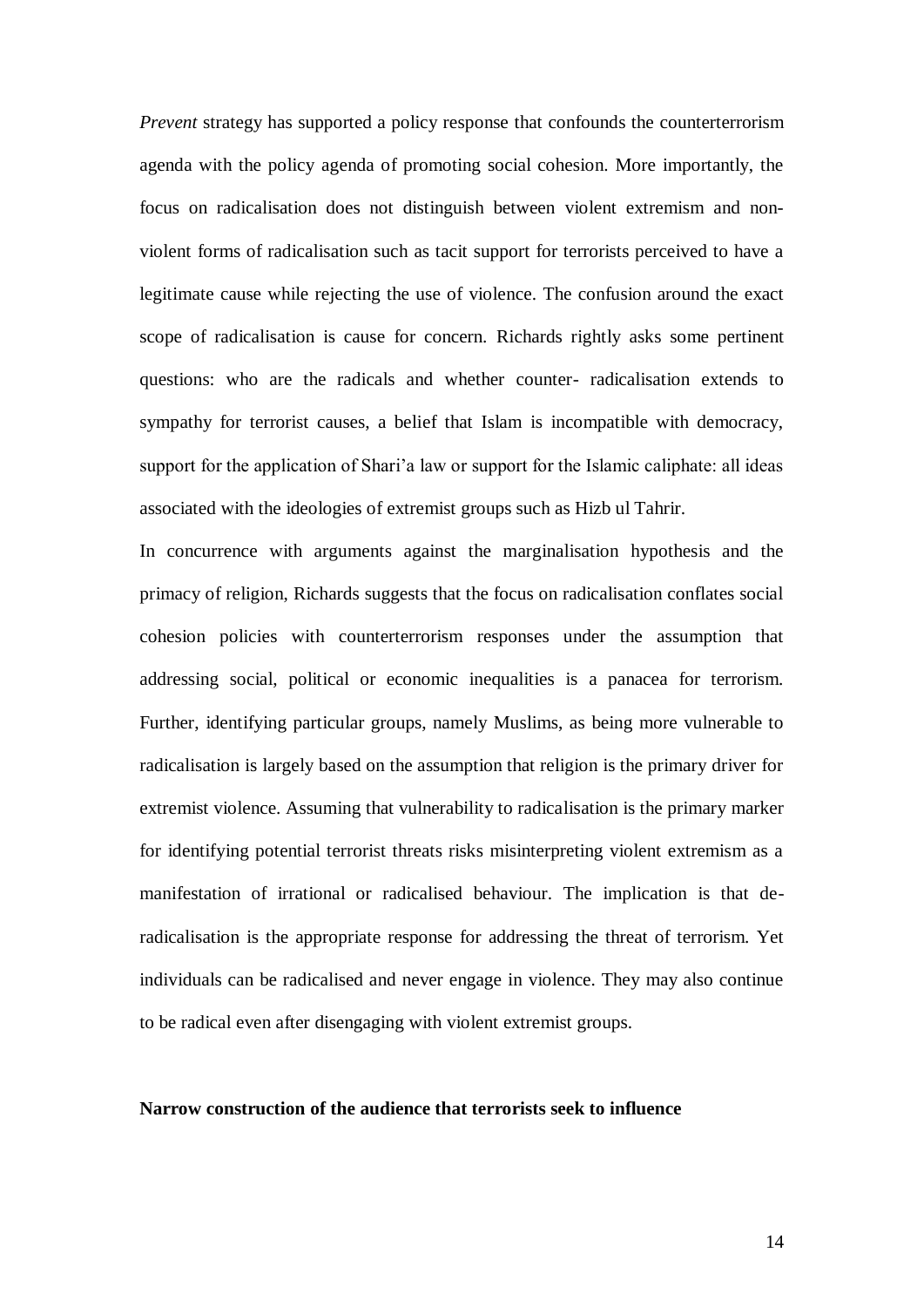A common thread in the policy response to home-grown terrorism is a focus on the individuals and groups terrorists seek to influence for sympathy, support or recruitment. Consequently, the activities of *Prevent* and *Resilience* strategies single out Muslim communities identified as being most vulnerable to engaging with al Qaeda ideologies. This approach reflects a narrow construction of terrorism as primarily the actions of al Qaeda recruiters and propagandists to influence an audience of potential sympathisers and supporters. Regardless of the strategic or material goals of terrorism, all terrorists have a communicative objective of influencing, not one, but several groups of audiences.

Price (1977) identified three audiences in a hostage taking incident:

1. The immediate victim—the hostage;

2. The identification group—responsible for the welfare of the hostage; and

3. The resonant mass—the broader national population.

In hostage taking situations fear is focused on the hostages and the threat to their lives which is used to coerce the identification group into meeting the terrorists' demands. When the hostage is a high profile political, religious or business figure, the identification group may meet the terrorists' demand in order to avert a major crisis. In hostage taking situations that involve members of the public, fear also extends to the resonant mass that will pressure the identification group to resolve the situation. Price's analysis of the audiences in a hostage taking incident can be extended to all forms of terrorist activities with the addition of a fourth audience category:

1. The immediate victims of a terrorist incident;

2. The identification group of governments and/ or non-government bodies and/or communities responsible for the welfare of the immediate victims;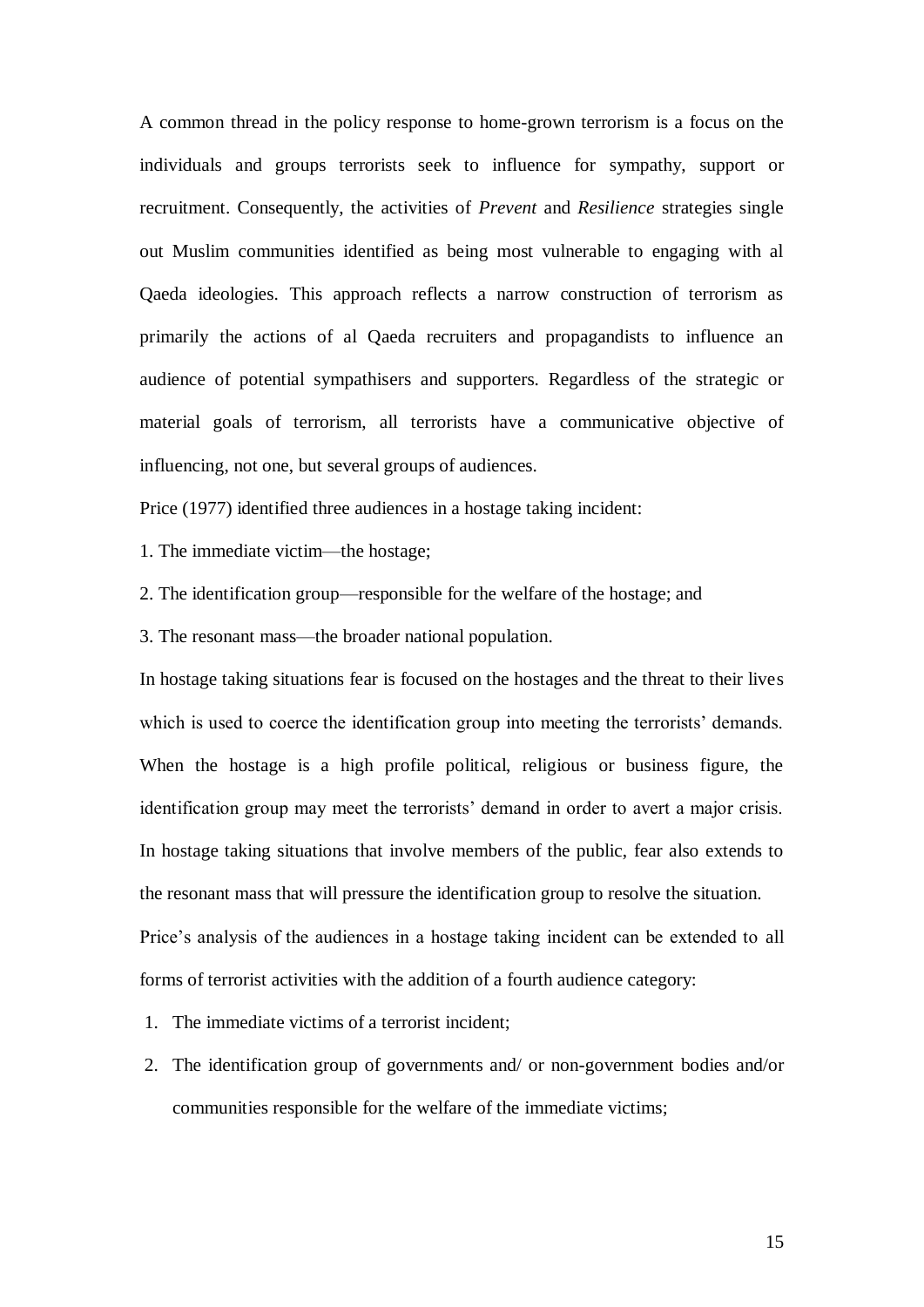- 3. The resonant mass of national and international populations that may witness the terrorist incident through the immediacy of the international media; and
- 4. The *collective* mass of sympathisers and potential recruits to the terrorist cause (Aly, 2011).

*Prevent* and *Resilience* strategies that have singled out Muslim communities identifying them as vulnerable to radicalisation and particularly susceptible to isolation and marginalisation engage only one dimension of the terrorists' audience profile. Apart from the problems with singling out Muslim communities already discussed, the narrow focus on the collective mass fails to effectively counter the terrorist influence. Increased security measures that threaten civil liberties may actually compound the terrorists' objective of instilling fear in the resonant mass. Public discontent at government counter terrorism measures that intrude on civil liberties can also exert considerable influence in democratic nations where governments are accountable to a voting public.

Adopting a broader conceptualisation of the terrorist audience that focuses not only on programs targeting the collective mass but also involve the resonant mass would refocus the policy response to one which promotes social resistance to terrorism based on the communicative objectives of terrorism.

#### **Collective action and counterterrorism**

At its core collective action aims to bring about social change. A broad definition of collective action is a group of individuals working towards a common goal. Van Zomeren and Iyer (2009) describe collective action as "any action that aims to improve the status, power or influence of an entire group, rather than that of one or a few individuals" (p. 646). For them, collective action applies in conditions where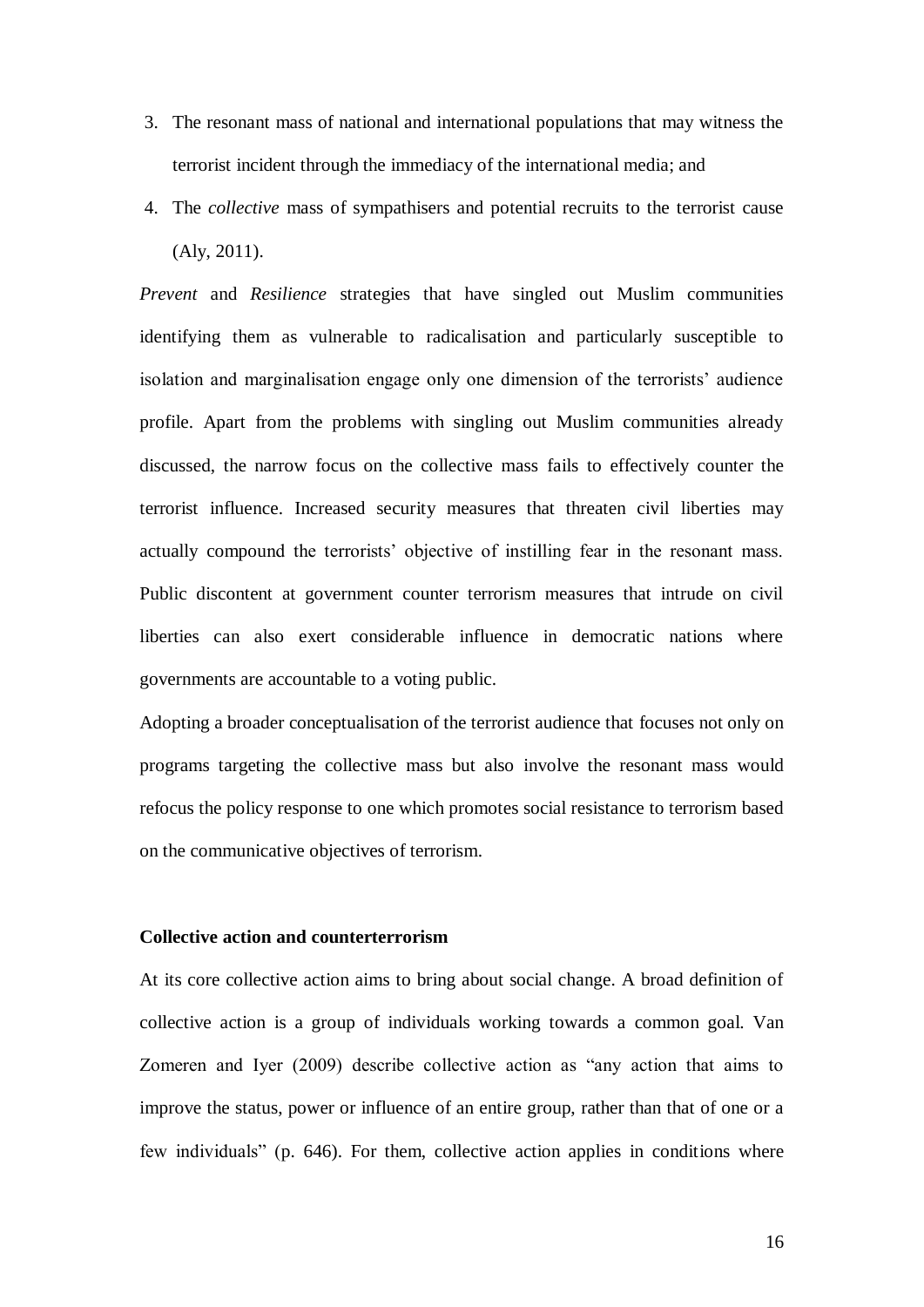groups of individuals take action to address social inequalities such as discrimination or in conditions where groups take action to prevent inequalities. Van Zomeren and Iyer cite protests and demonstrations, petitions and voting as examples of collective action to address (or prevent) social inequality and injustice.

Collective action has also been applied to diverse problems ranging from civil rights to climate change and to diverse pursuits ranging from civil protests to institutional and state cooperative arrangements such as regional alliances. Indeed a vast array of phenomena can be analysed from a collective action perspective. In this sense, the simultaneous action of Australians turning their backs on former opposition leader Brendan Nelson in his response to the Prime Minister's Apology to the Aboriginal people constitutes collective action. So too, the self-organising online groups that drove the popular revolutions across the Middle East are also examples of collective action. At another level, regional alliances such as ASEAN, and international cooperative arrangements such as the Kyoto Protocol also constitute collective action. Collective action *against* terrorism is often interpreted as co-ordinated counter terrorism efforts by states, intergovernmental organisations and non-state actors such as NGOs. In this sense it is conceptualised primarily as *formalised* arrangements although the parties may act in ad-hoc, informal or improvised ways. Meanwhile, the literature on terrorism draws attention to the social situations in which public support for terrorism flourishes and asserts that support for dissident terrorist activities is garnered in contexts where social, political or economic inequalities exist. For this reason, international efforts to counter terrorism through soft approaches target economic development, political reform, and the promotion of social and political equality in countries where terrorist groups are known to have significant public support. On the home front, this interpretation of collective action against terrorism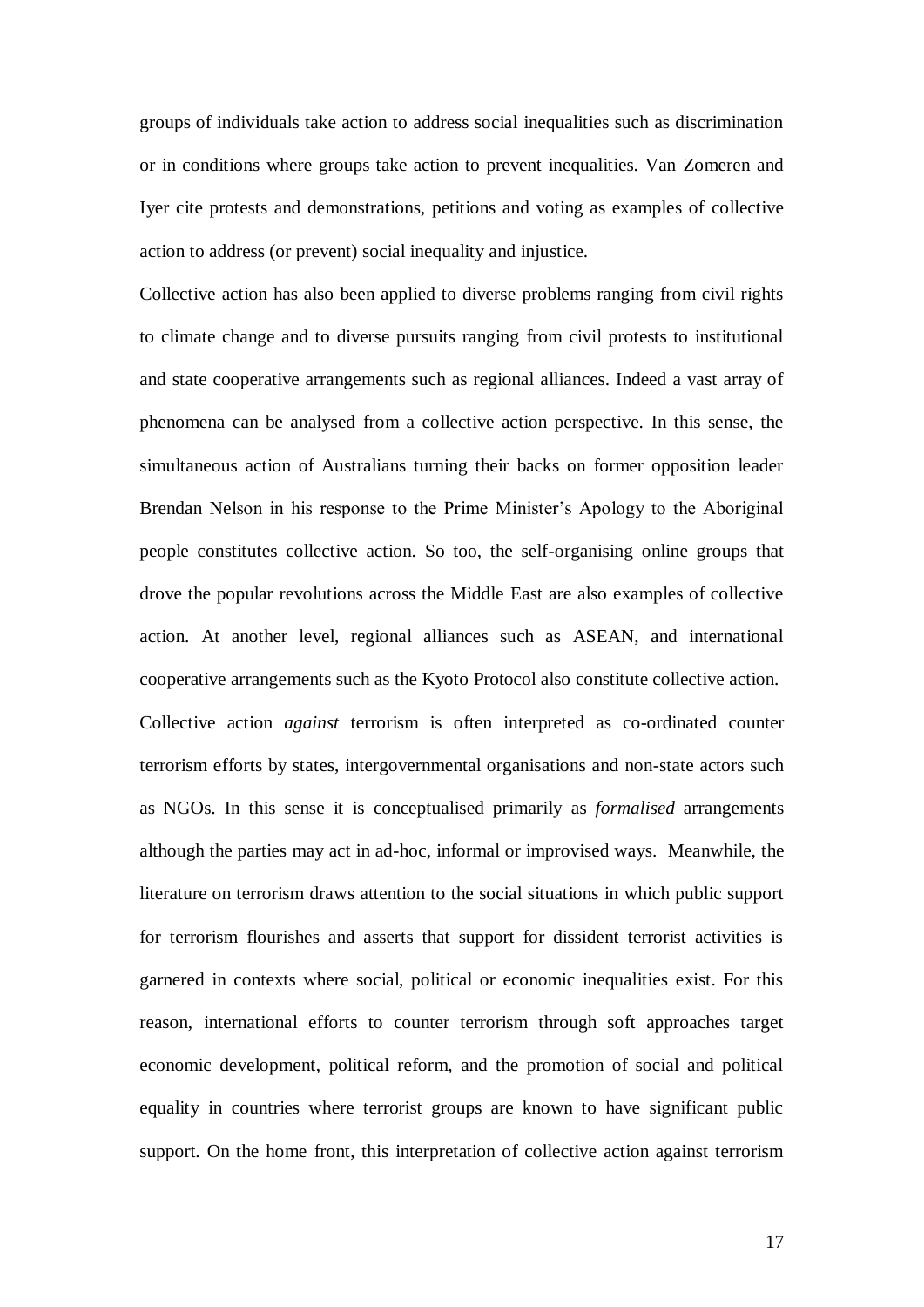translates into the policy response to home-grown terrorism discussed in this paper. Collectively, the four assumptions of soft counter terrorism responses: marginalisation hypothesis; the primacy of ideology; a focus on radicalisation and; a narrow interpretation of audience, imply that terrorism can be countered by identifying and targeting individuals and groups assumed to be vulnerable to radicalisation because they are marginalised and hence more likely to engage with extremist ideologies. Community resilience to terrorism is therefore assumed to be achieved through the promotion of social harmony and common values: an approach concisely described by the Deputy Secretary for the US Department of Homeland Security, Jane Lute, in her 2011 address to the Council on Foreign Relations:

How do we prevent the potential terrorist? There's -- for every individual one, there's an individual story, but there is a counter-narrative. What al-Qaida and other terrorist groups are trying to do is create a sense of community, a sense of belonging, a sense of purpose and meaning. It's the wrong purpose, it's the wrong community, it's the wrong belonging and meaning. And counternarrative -- living the American way of life, making this a safe, secure, resilient place where all of us can pursue it -- is going to be key to what this department does every day in preventing the emergence of violent extremism.

Broadening the notion of collective action as it applies to counter terrorism may offer a solution to the criticisms levelled at the policy response to homegrown terrorism. This involves extending the concept of collective action to initiatives, both formal and informal, that have, as their primary goal, the construction of narratives of resistance to terrorism and the terrorists' communicative aim of influencing multiple audiences through coercion, intimidation and fear. Historically, there are many examples of terrorist groups either meeting their demise or abandoning violence in the face of collective resistance, demonstrating the potential impact that public resistance can have on terrorism. In the 1990's, two failed assassination attempts by the Islamic Jihad group resulted in the death of innocent bystanders, one a young school girl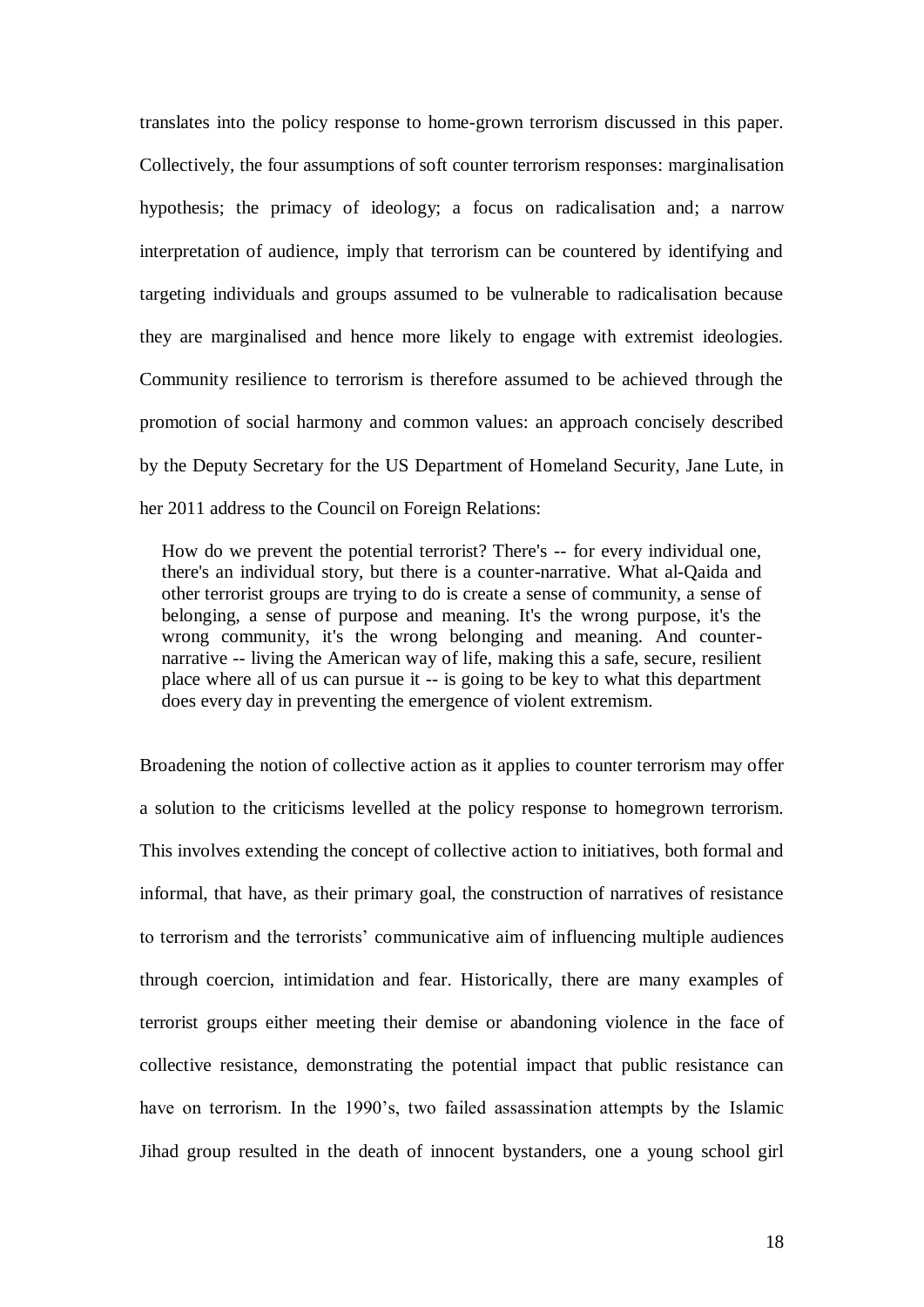named Shayma. The failed operations damaged the public opinion and support for the Islamist groups and eventually contributed to the demise of Islamic Jihad in Egypt (Aly 2009). In contrast, there are few examples of government funded programs with a specific focus on harnessing collective resistance to terrorism as part of a comprehensive soft counterterrorism strategy. Examples that come closest are those that use principles borrowed from social marketing in the development of antiterrorism campaigns designed to influence public opinion and mobilise public attitudes against violent extremism (Aly, 2011). Interestingly, these campaigns have been initiated by governments in countries like Iraq, Pakistan and Saudi Arabia yet are notably absent in the counterterrorism programs of Australia, the UK and the United States.

## **The Bali Peace Park: an example of collective resistance to terrorism**

The Bali Peace Park is an initiative by the Perth based Bali Peace Park Association Inc  $(BPPAI)^{i}$  to develop the site of the 2002 Bali bombings in which 202 people died (among them 88 Australians). The BPPAI website states its Mission Statement as:

To create a spiritual garden on the Sari Club site for persons to reflect upon and acknowledge the terrorist attack on October 12th 2002, along with all acts of terror worldwide. To help build a future without fear by promoting tolerance, understanding and freedom for generations to come, irrespective of nationality, culture, religious belief or race (www.balipeacepark.com.au).

The BPPAI was founded in 2008 by survivors, families and friends of the 2002 and 2005 terrorist attacks in Kuta. The Association receives ongoing support from the Governor of Bali and the Bupati of the Badung Regency and the Australian Federal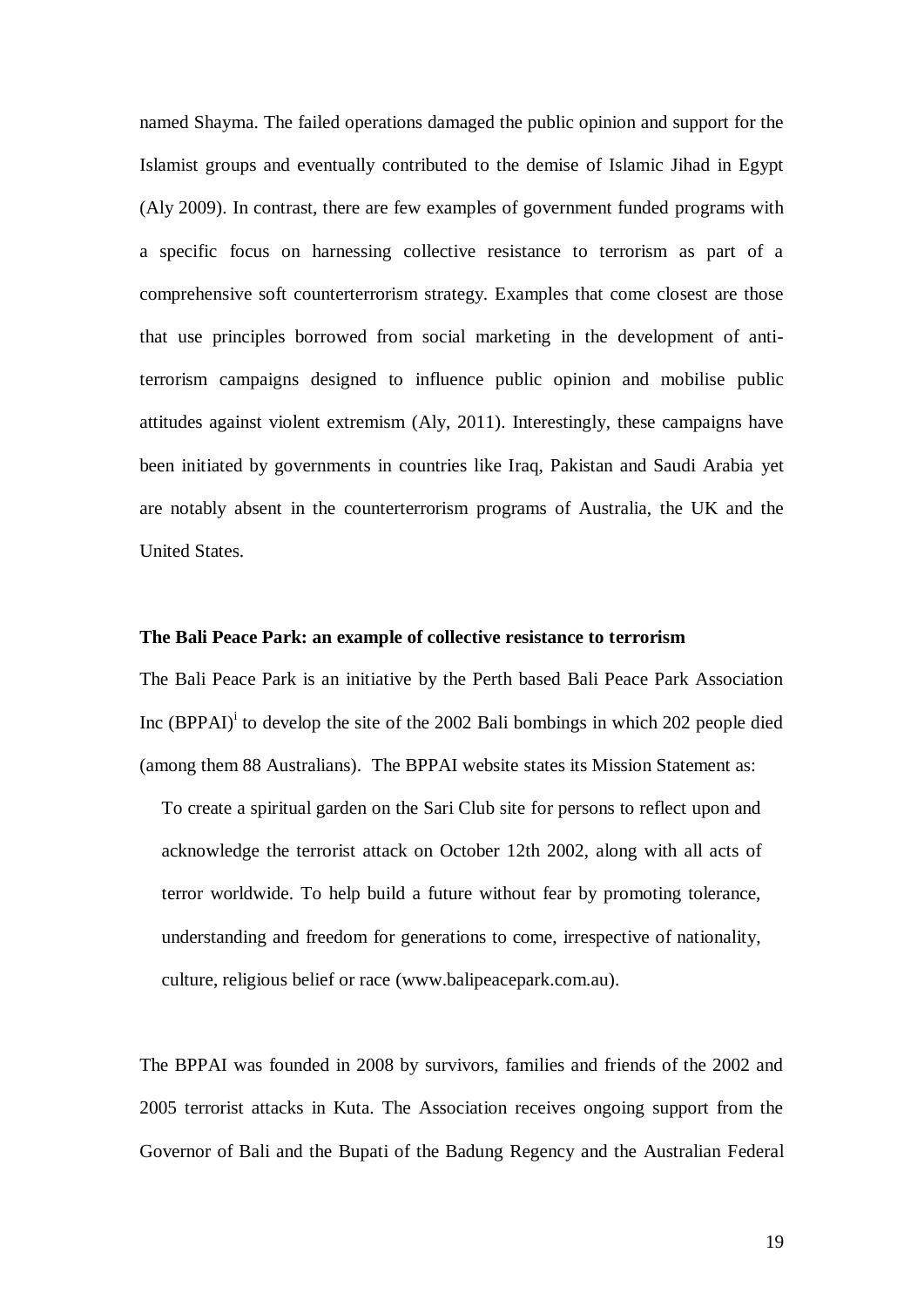and State Governments. Unlike many of the soft initiatives driven by the policy response to terrorism, the Bali Peace Park project does not directly target Muslim communities or groups assumed to be more vulnerable to radicalisation and violent extremism. Rather the project is entirely citizen driven and involves members of the various audiences of terrorism explicated earlier in this paper: immediate victims; identification group; resonant mass and collective mass.

The research study reported here used focus groups and individual interviews with Australian and Balinese survivors of the 2002 and 2005 terrorist attacks and members of the resonant and collective mass in Australia and Bali. The study aims to address the significant issue of developing social resilience to terrorism by exploring the ways in which the Peace Park initiative communicates a counter- narrative to terrorist propaganda and the utility of the park as soft counterterrorism. It also attempts to explore ways in which initiatives such as the Peace Park present a viable alternative to programs driven by the policy response to homegrown terrorism and its underlying assumptions.

The preliminary findings of the study highlight three key themes for consideration:

- 1. A collective identity among diverse and broad groups in Australia and Bali
- 2. Informal and formal collaborative participation of diverse stakeholders with diverse security interests
- 3. A strong focus on constructing a counter narrative to the terrorist attacks that communicates resistance to terrorism and its social impacts.

#### **Collective identity**

Diverse participants in the study expressed a sense of collective identity as members of the audience of the Bali terrorist attacks. In particular, this collective identity was not constructed in relation to their specific association with the attacks – as immediate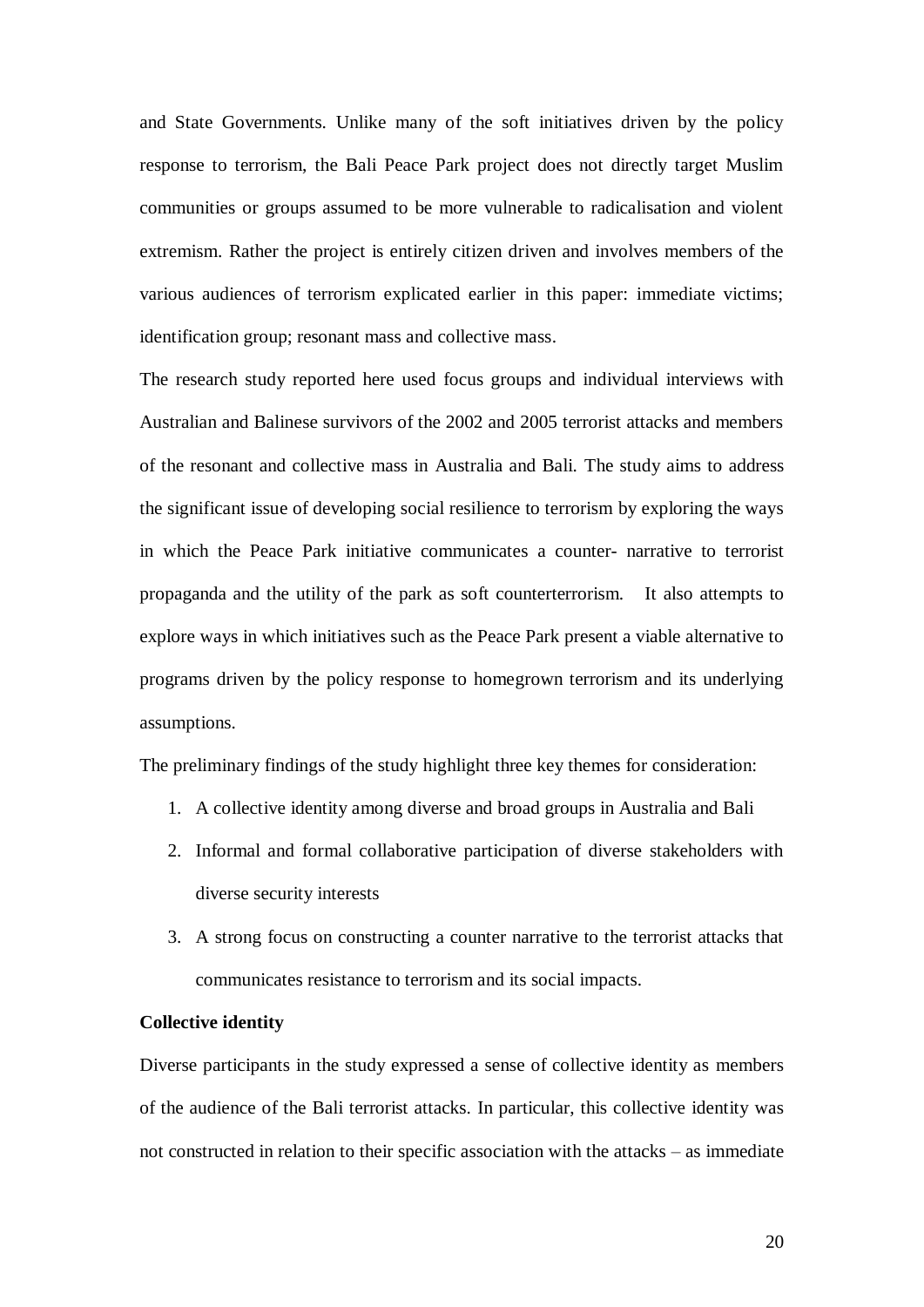victim or identification group—but is embedded in the collective memory of the Bali bombings. As one participant stated, the Bali bombings affected "Every community...I haven't found one community in Australia, whether it's a small town...there's some connection." Another participant articulated the nature of the bombings as a collective experience in the following excerpt: "when you discuss things with people they speak of the time there is always before the bomb and after the bomb. For the people that lived and worked there, the Balinese, that bomb event has gone into their understanding of time and event."

This theme is consistent with the findings of a previous study by the author which involved 180 participants in a qualitative study on Australian responses to international terrorist incidents. The former study found that the Bali bombings and the 2005 London terrorist attacks resonated strongly with Australian audiences because of the Australian connection to Bali as a popular tourist destination and its cultural kinship with the United Kingdom.

Among the local Balinese participants interviewed for the study, the sense of collective identity around the Bali bombings was based on the social and economic impacts of the bombings. Many participants referred to a time 'before Bom Bali' and a time 'after Bom Bali'. The distinction between these two eras was most often expressed in terms of the economic impact on tourism: "the biggest difference is economic. Before Bom Bali everything was cheaper and money was more easy to find so the people were happy. But after Bom Bali, about one year later, it was so quiet. And then a lot of people lost jobs until some people were so stressed they killed themselves".

#### **Collaborative participation**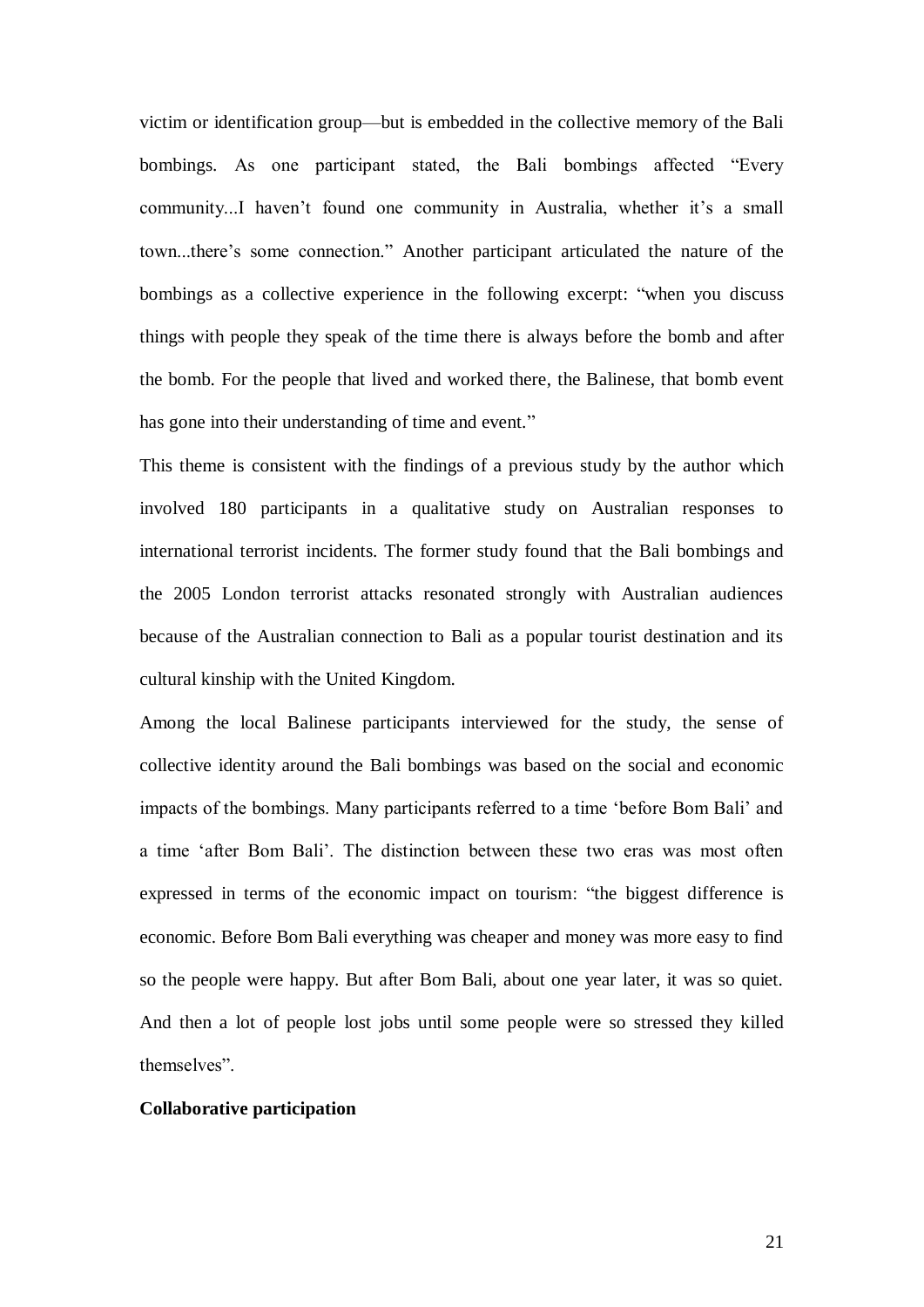While the Bali Peace Park project is citizen driven, the BPPAI, like other civil society groups is bound by the conditions for gaining recognition and legitimacy (Ostrom, 2005). These conditions require the strategic use of support from institutional actors (Ju and Tang, 2009). The BPPAI has co-opted support from the Balinese and Australian governments as well as high profile Balinese and local 'Ambassadors' for the project. The collaborative participation in formal and informal ways by institutional and non-institutional actors with diverse interests and agendas is reflective of new patterns of collective action in conflict management described by Crocker, Hampson and Aall (2011).

In December 2008, the UN Secretary-General, Ban KI-moon addressed the Security Council meeting on Global Security and International Terrorism stating that "The best response to a corrosive, malevolent ideology is a strong assertion of collective resistance" (United Nations, 2002). The acknowledgement of collective resistance as a key driver in combatting terrorism was, most likely, made with reference to traditional concepts of collective conflict management that involve formalised arrangements between international organisations and individual states. Nonetheless, the UN Secretary's assertion that collective resistance to terrorism should be the key driver of counterterrorism responses provides a useful starting point for reconceptualising soft counterterrorism as collective resistance and extending this to the complexity of the current security involvement that Croker, Hampson and Aall call for. The combination of formal and informal, grass roots and institutional in the Bali Peace Park example suggests that the broadened concept of collective conflict management can also be applied to in the counterterrorism context.

#### **Collective Resistance**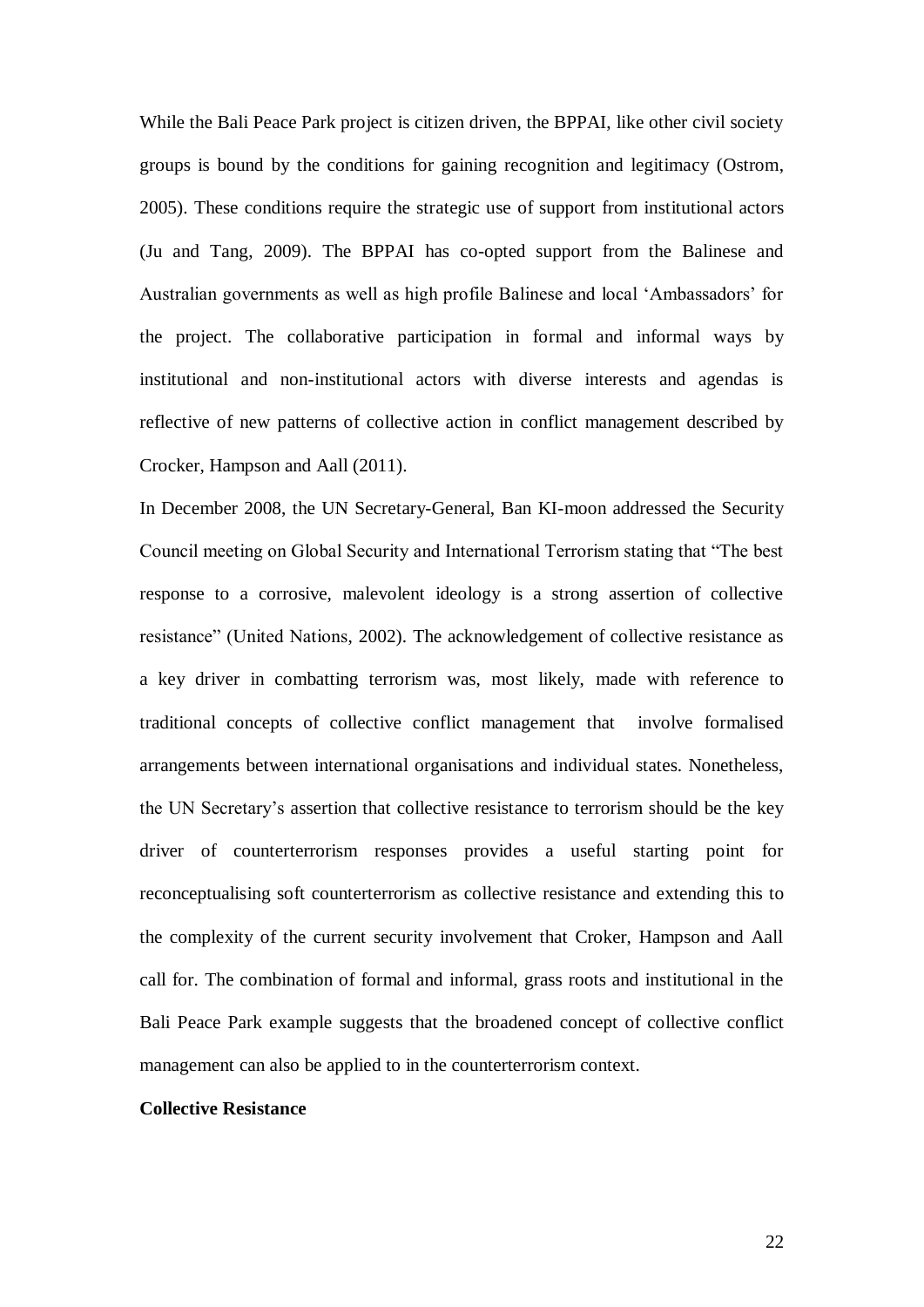Perhaps the most relevant finding of the research study into the Bali Peace Park initiative is that, for those involved in the initiative as well as the local Balinese participants in the research, the Peace Park is a mechanism for collective resistance against terrorism. Collective Resistance is most often applied to social movements that contest systemic structural power through actions and oppositional behaviours such as protest, dissent, rebellion, strikes, work bans, absenteeism (Junor, O'Brien & O'Donnell, 2009) or gang behaviour (Brotherton, 2008). The body of literature on collective resistance incorporates a wide range of phenomena such as the emergence of collective resistance in repressive environments (Mahe,r 2010), collective resistance against land use (Ju & Tang, 2009), collective resistance and gang culture (Brotherton, 2008), collective identity (Polletta & Jasper, 2001) protest theory (Dalton, Van Sickle & Weldon, 2009) and anti-war activism (Gillan & Pickerill, 2008).

In the aftermath of international terrorist incidents in the US, London and Bali, responses most often expressed a return to normality as a demonstration of resistance to terrorism: "let's go on as business and usual, let's stick it up the terrorists." These kinds of responses mirrored the Western political rhetoric which constructed counterterrorism as the defence of democratic values and "our way of life" (Australian Government, 2004, p.76) and translated collective resistance in terms of upholding liberal democratic values. Counter-narratives to terrorism were thus constructed as narratives that espoused the values of liberal democracy and rejected ideological influences that criticised the West. For the participants in the Bali Peace Park research, the Bali Peace Park represents much more than a return to the everyday and banal as evidenced in the following interview excerpts: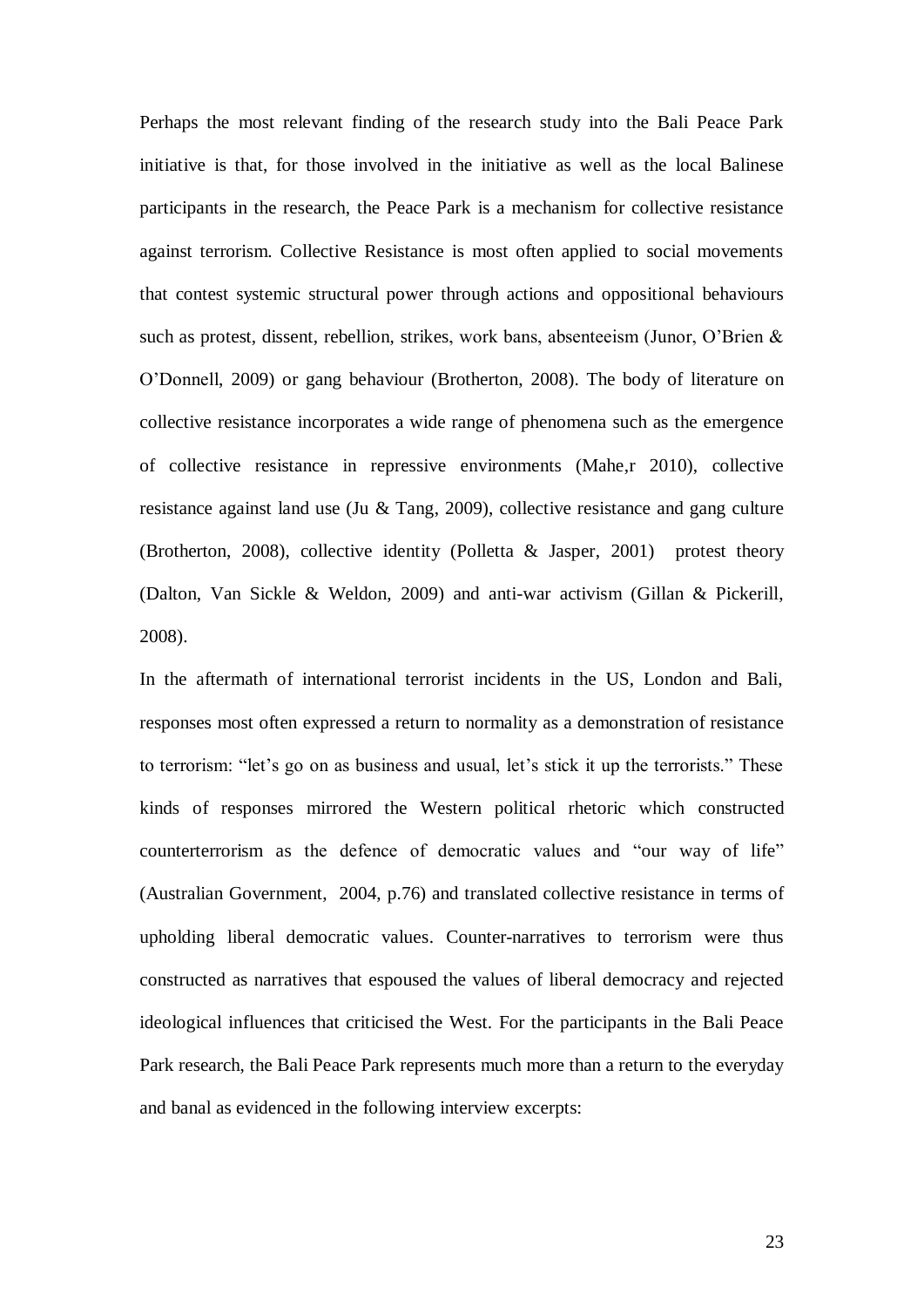The Peace Park needs to happen because if nothing happened there [the site of the bombings] and it became a car park, it became a restaurant and nightclub…it would be a victory for terrorism.

It [the Peace Park] is actually symbolically it's as strong an act as the act of terrorism itself but at the opposite end of the spectrum…If you don't do anything about it [terrorism] you're actually tacitly saying it was OK in a way: tacitly moving your eyes over it.

It is definitely making a statement that life is going on …but it is more than just life going on, it's actually as life progresses this is something good and something that is actually being created.

Among the local Balinese participants interviewed for the study, collective resistance to terrorism was also expressed in terms of heightened community awareness and security. The Balinese participants interviewed expressed overwhelming support for the construction of a Peace Park on the site of the former Sari Club. For these participants the Peace Park represents a means of marking time before and after Bom Bali. Many expressed a fear that building a restaurant or club on the site of the former Sari Club would only attract another terrorist attack, while a Peace Park would not be an attractive target for terrorism. The Peace Park, symbolising the peaceful relations between Balinese of different religious beliefs and traditions, would also serve to communicate a counter narrative to terrorism and as a preventative measure:

"I think it [the Peace Park] give a message because they [terrorists] will see it and they will think again 'oh maybe if I try to bomb again maybe it doesn't work' so they will think of another way to get what they want".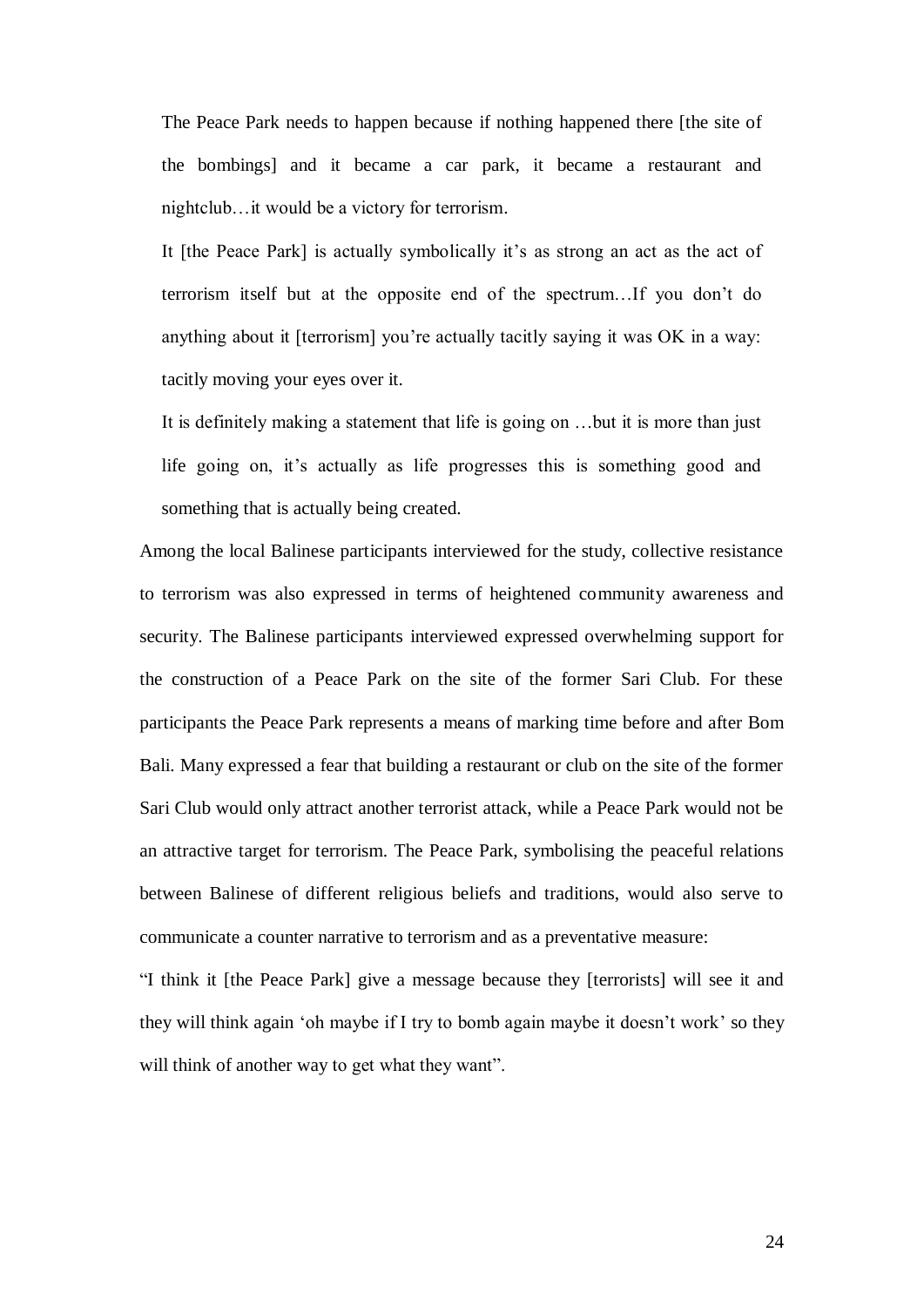"It [the Peace Park] would make a lot of people think about peace. I mean if we want to counter the terrorists maybe we can think more about peace or you know natural things".

In the field of terrorism studies, resistance is most often applied to causal analyses of terrorism as an instrument of counter-hegemonic movements. The application of a collective resistance framework to soft counterterrorism has, thus far, eluded academics and policy makers alike. Collective resistance may offer a useful alternative framework to inform the development of counterterrorism approaches such as *Prevent* and *Resilience* by focussing these approaches on programs that construct counter- narratives of resistance as opposed to narratives of social harmony or religious tolerance. While the interviews with local Balinese and Australians affected by the Bali bombings express some dimensions of a social harmony and tolerance narrative, they were clearly framed as resisting terrorism through active engagement with initiatives such as the Bali Peace Park that harness collective identity, are collaborative in nature and that are conceptualised as a platform for communicating resistance to the social impacts of terrorism. The Bali Peace Park may also communicate social harmony and religious tolerance, but in the minds and hearts of those involved and the local Balinese community, its significance is firmly rooted in the event of the Bali terrorist attacks.

## **Conclusion: Reconceptualising the policy response to home-grown terrorism**

Despite their flawed assumptions, both the marginalisation approach and the promoting moderate Islam have a place in the broader social policy context. There is significant value in encouraging and promoting social harmony, equality and active participation by all citizens and the contribution of initiatives in these areas should not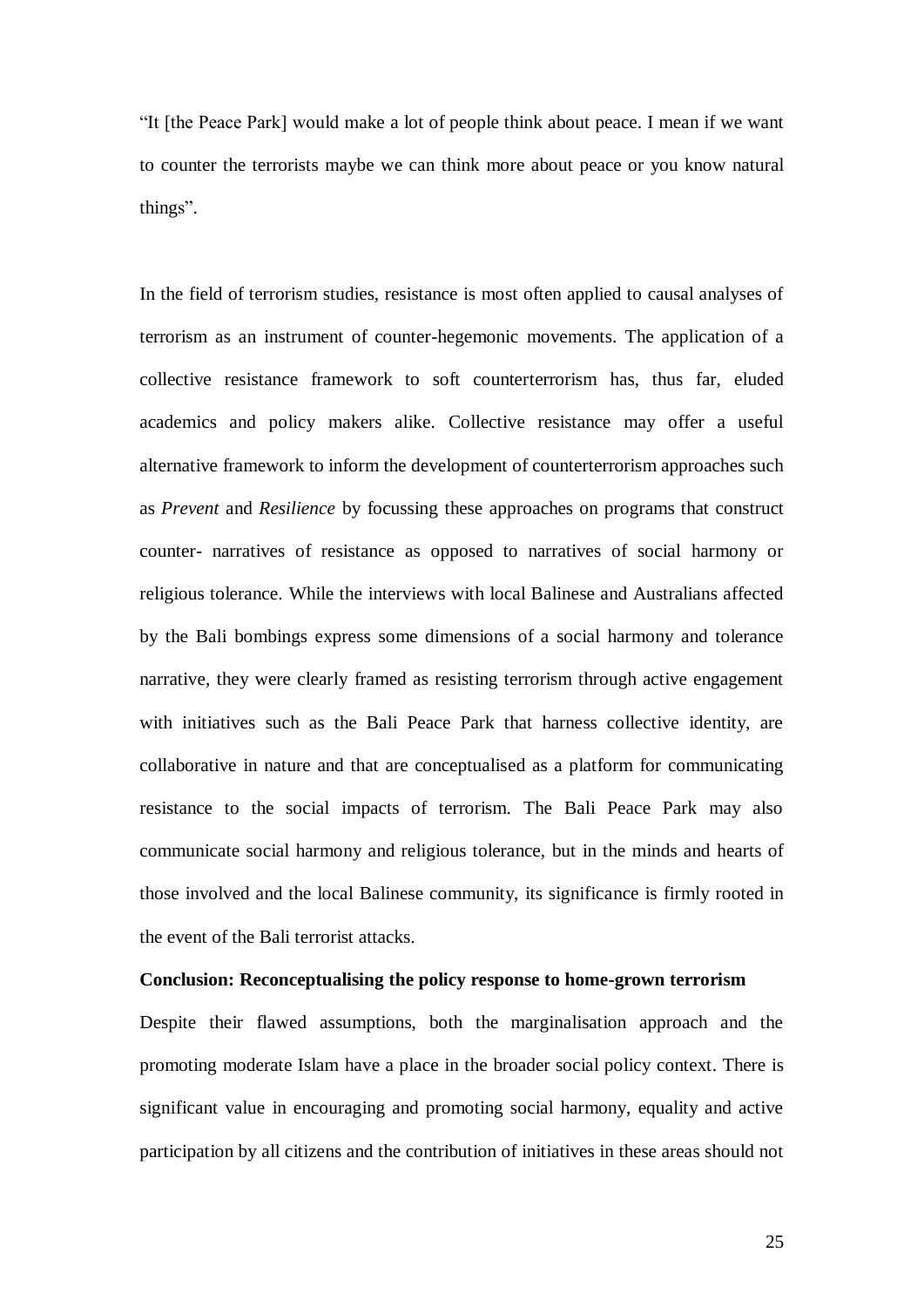be underestimated. Similarly efforts to enable the voices of the majority of 'moderate' Muslims should be encouraged. Whether such approaches are effective in preventing home grown terrorism and countering violent extremism and how such effectiveness can be measured however are questions that deserve consideration.

Efforts have already been made to separate the core functions of countering terrorism from that of promoting social harmony and tackling marginalisation. The recent review of the UK's *Prevent* strategy recommended a re-focus of *Prevent* and a separation of the *Prevent* remit from programmes that focus on race equality, multiculturalism and cohesion. In Australia, the *National Action Plan* to build Social Cohesion, Harmony and Security was divulged to the Australian Human Rights Commission under a new program with a focus on building resilience, addressing social exclusion and supporting community safety in vulnerable communities. The Department of Immigration and Citizenship that had the initial remit for the *National Action Plan* continues to support community engagement through its *Diversity and Social Cohesion Program*. The remit for countering violent extremism now sits with the Attorney General's Department and is implemented through the *Building Community Resilience Grants Program* which supports community projects that build resilience to violent extremism. While these measures represent attempts to address some of the problems associated with the marginalisation hypothesis, they may yet fall short of actually reframing the agenda of *Prevent* and *Resilience* in any meaningful way. The new *Prevent* strategy is largely focussed on radicalisation, ideology and vulnerability of the collective mass. In Australia, the community resilience approach, while a significant departure from the social cohesion approach of the previous government, likewise retains a primary focus on a nebulous understanding of radicalisation, the role of ideology and the assumption of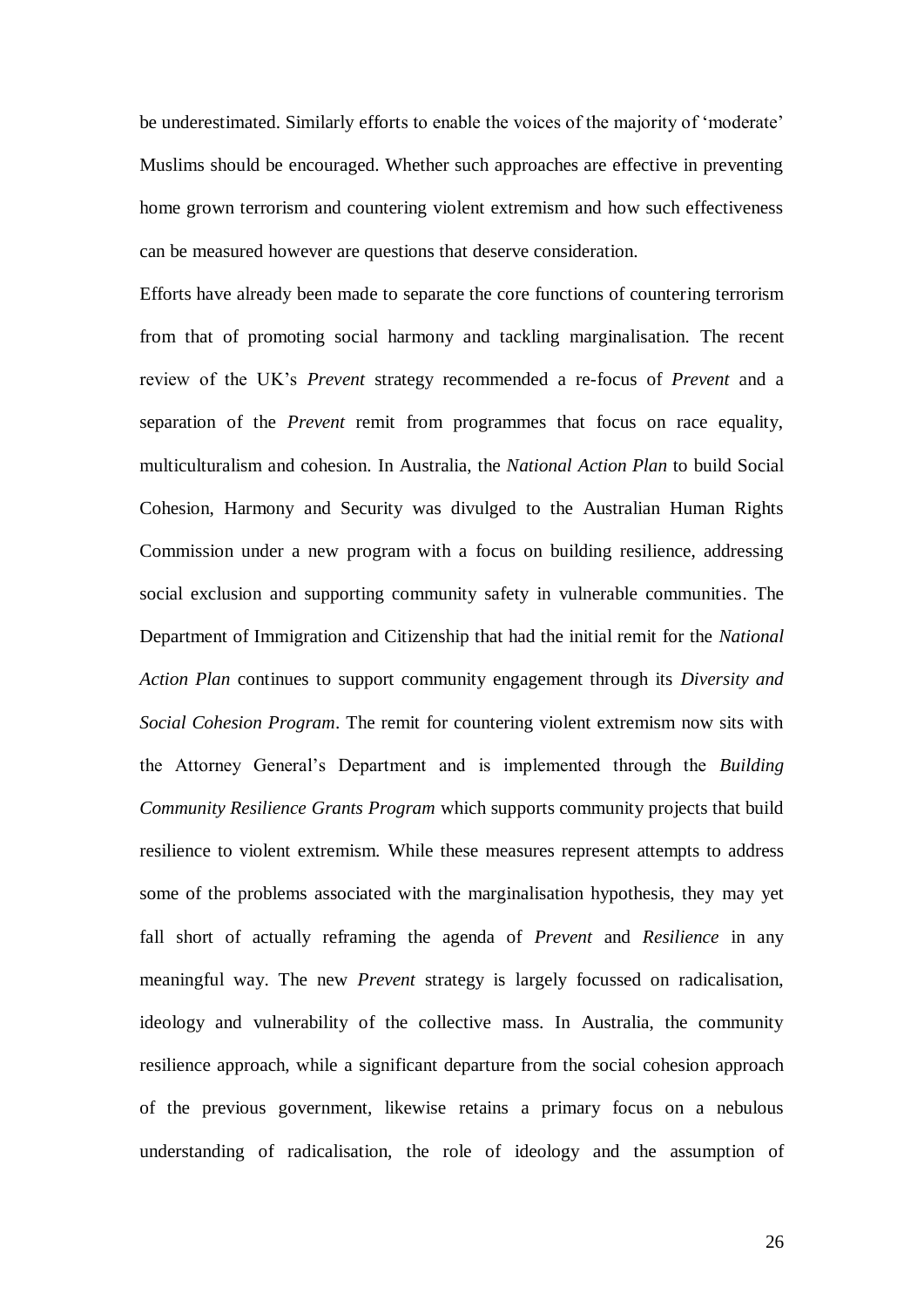vulnerability. It also continues to focus on marginalisation as a root cause of violent extremism and to encourage political participation. In light of this, the re-focus of *Prevent* and *Resilience* may prove to be cosmetic and have little, if any, practical significance.

A re-conceptualisation of counterterrorism approaches of *Prevent* and *Resilience* requires a new paradigm of thinking about the assumptions upon which these policy responses are based. Soft counterterrorism constitutes an important and necessary element of a comprehensive counter terrorism strategy both internationally and on the home-front. An alternative framework for developing soft counterterrorism starts from acknowledging that terrorists have an objective of influencing multiple audiences and that these audiences, individually and collectively, have agency in constructing counter narratives to terrorism. From this basis, we can begin to build a policy response that promotes collective resistance to terrorism involving multiple audiences in meaningful ways.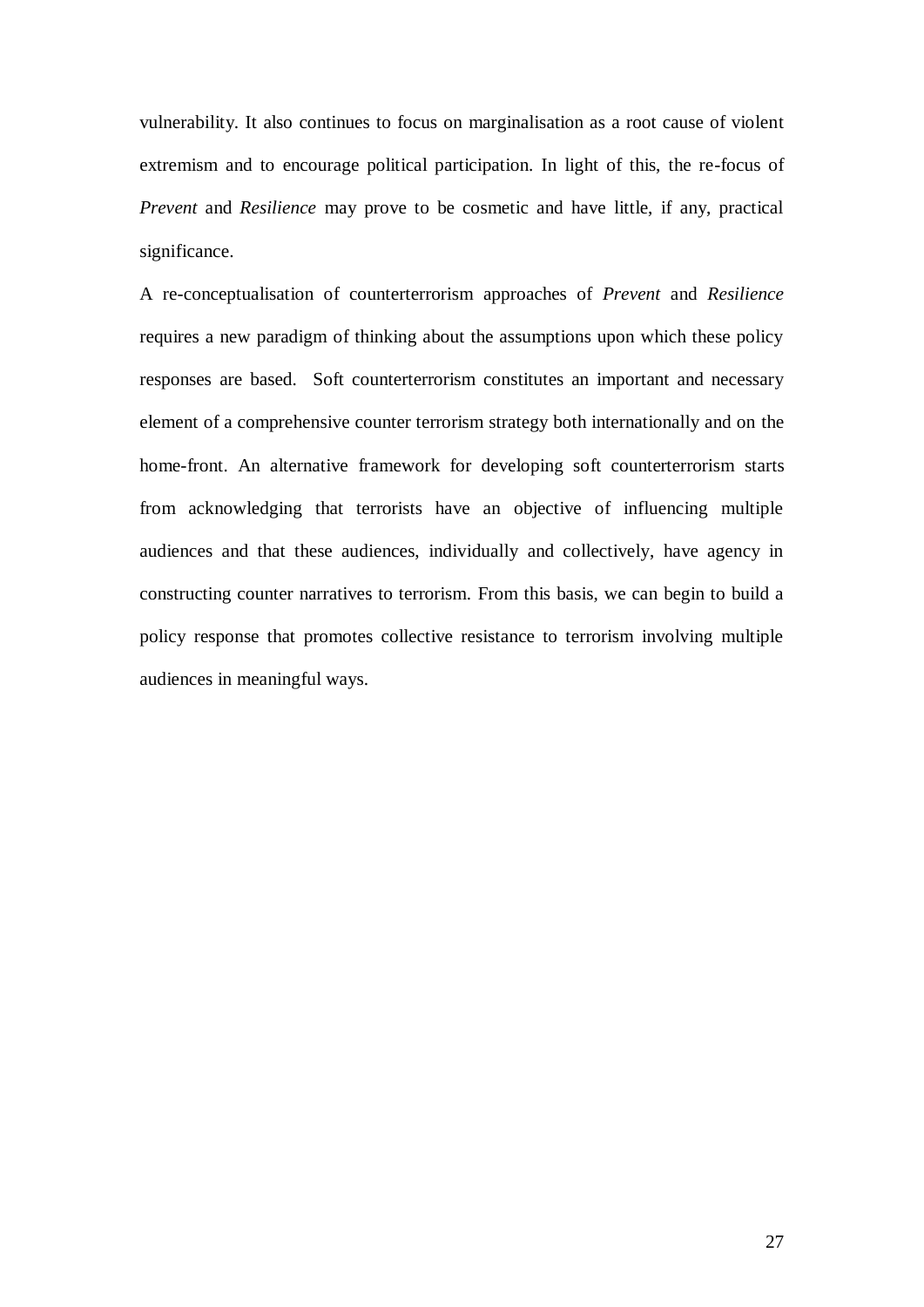#### **References**

Aho, J. (2006). Christian Fundamentalism and Militia Movements in the United States. In J. Forest, ed. The Making of a Terrorist: Recruitment, training, and root causes, London: Praeger Security International.

Aly, A. (2009). The Historical Roots of Al Qaeda's Ideology: Understanding Ayman al Zawahri's Vision and Developing an Appropriate Response'. In S. Brawley, ed. Doomed to Repeat: Terrorism and the Lessons of History(115-133), Canberra: New Academia Press

Aly, A. (2011).Terrorism and Global Security: Historical and Contemporary Perspectives. Melbourne: Palgrave Macmillan

Al Zawahiri, A. (2006). Knights under the Prophet's Banner. In His Own Words: A translation of the Writings of Dr. Ayman al Zawahiri, trans. L. Mansfield. USA: TLG Publications

Australian Government, Attorney Generals Department. n.d. Building Community Resilience Grants Program. Retrieved from

[http://www.ag.gov.au/www/agd/agd.nsf/Page/Nationalsecurity\\_CounteringViolentExt](http://www.ag.gov.au/www/agd/agd.nsf/Page/Nationalsecurity_CounteringViolentExtremism_BuildingCommunityResilienceGrantsProgram) [remism\\_BuildingCommunityResilienceGrantsProgram](http://www.ag.gov.au/www/agd/agd.nsf/Page/Nationalsecurity_CounteringViolentExtremism_BuildingCommunityResilienceGrantsProgram)

Australian Government, Department of Foreign Affairs and Trade. (2004).

Transnational Terrorism and the threat to Australia. Canberra: Commonwealth of Australia.

Bowers, P. (2011). Review of the Prevent strategy. Parliament and Constitution Centre.

Commonwealth of Australia, Department of Immigration and Citizenship. The National Action Plan. Available at: [http://www.immi.gov.au/living-in-australia/a](http://www.immi.gov.au/living-in-australia/a-diverse-australia/national-action-plan/nap.htm)[diverse-australia/national-action-plan/nap.htm](http://www.immi.gov.au/living-in-australia/a-diverse-australia/national-action-plan/nap.htm)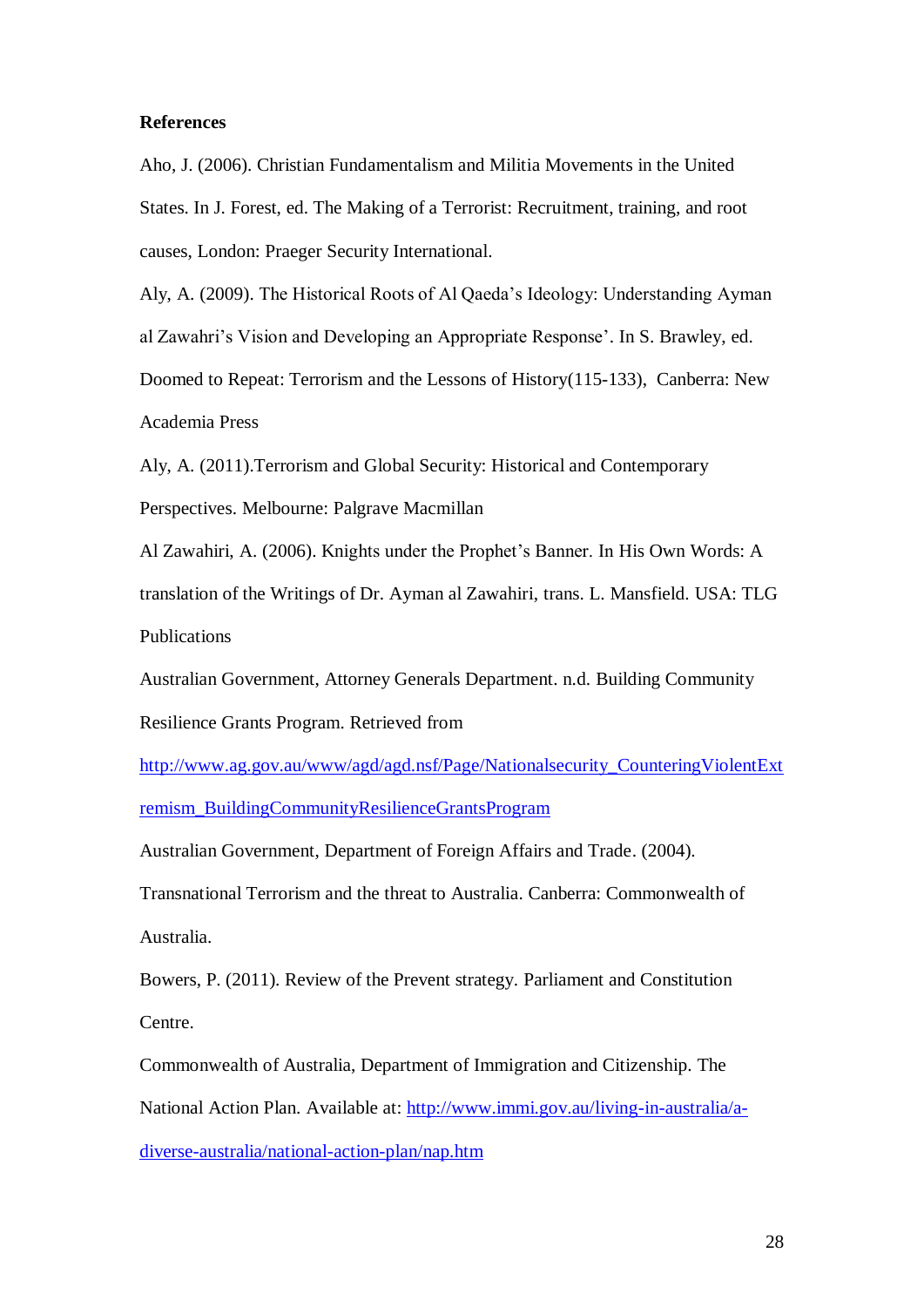Brotherton, D. C. (2008). Beyond social reproduction: Bringing resistance back in gang theory. Theoretical Criminology, 12 (1), 55-77.

Crenshaw, M. (1981). The Causes of Terrorism. Comparative Politics, 13(4), 379- 399.

Crenshaw, M. (2003). The Causes of Terrorism. In C. Kegley, ed. The New Global Terrorism: Characteristics, causes, control. Upper Saddle River: Prentice Hall. Crocker, C., F. Hampson, and P. Aall. (2011). Collective conflict management: a new formula for global peace and security cooperation? International Affairs, 87 (1), 39- 58.

Council on Foreign Relations (2011). Transcript: Community Partnerships to Counter Violent Extremism. Symposium on UK and U.S. Approaches in Countering Radicalization: Intelligence, Communities, and the Internet . April 1, 2011, Washington, D.C. Available at [http://www.cfr.org/uk/community-partnerships](http://www.cfr.org/uk/community-partnerships-counter-violent-extremism/p24593)[counter-violent-extremism/p24593](http://www.cfr.org/uk/community-partnerships-counter-violent-extremism/p24593)

Dalton, R., Van Sickle, A., and Weldon, S. (2009). The Individual- Institutional nexus of protest behaviour. British Journal of Political Science, 40, 51-73.

Department of Homeland Security: Office of Intelligence and Analysis Assessment.

(2009). Rightwing Extremism: Current Economic and Political Climate Fuelling Resurgence in Radicalization and Recruitment.

Department of Prime Minister and Cabinet. (2010). Counter Terrorism White Paper: Securing Australia, Protecting our Community.

Duffy, D. (2009). Alienated radicals and detached deviants: What do the lessons of the 1970 Falls Curfew and the alienation-radicalisation hypothesis mean for current British approaches to counter- terrorism? Policy Studies, 30(2), 127-142.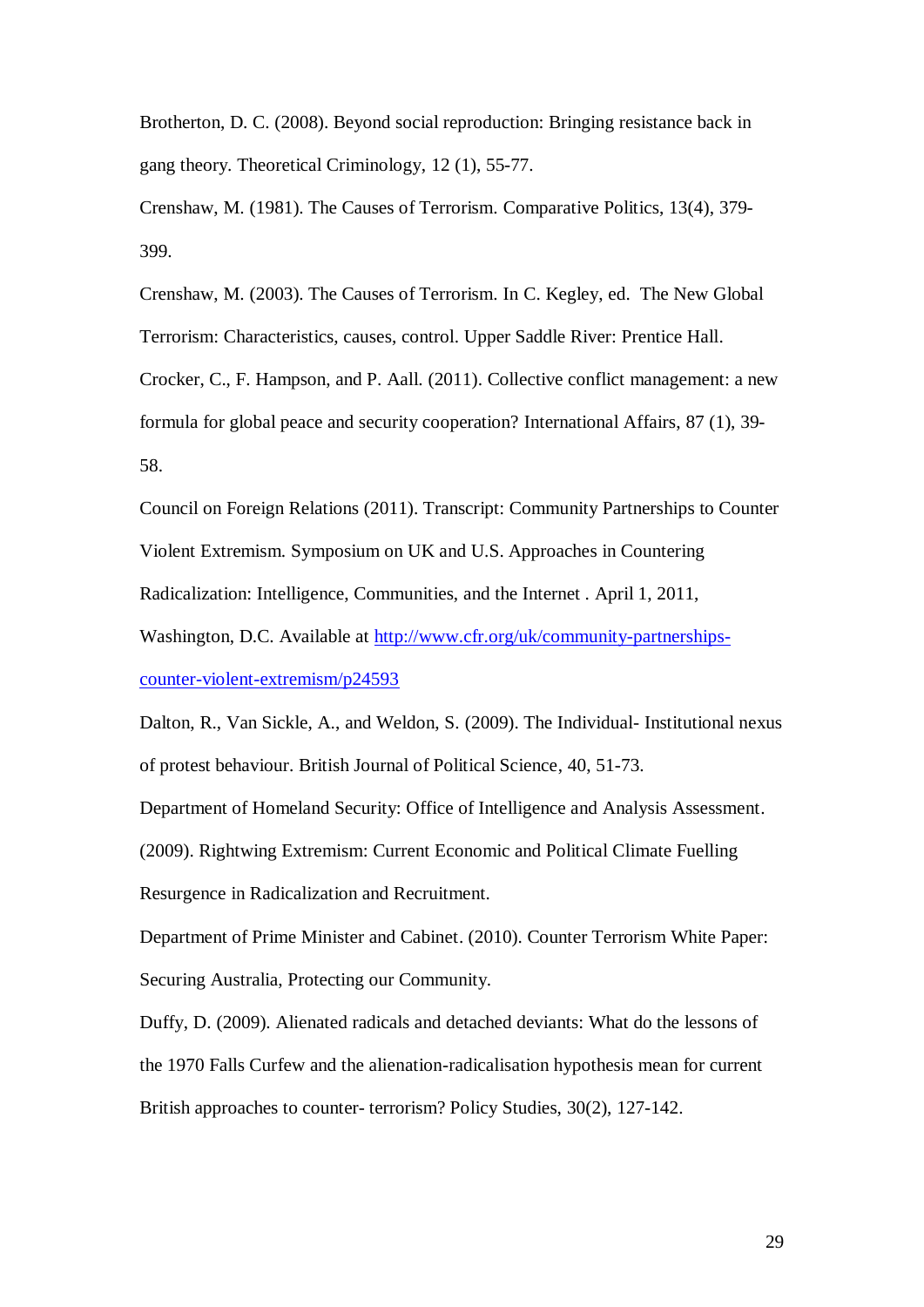Gillan, K., and Pickerill, J. (2008). Transnational Anti-war activism: Solidarity, diversity and the internet in Australia, Britain and the United States after 9/11. Australian Journal of Political Science, 43 (1), 59-78.

Gurr, T. (1970). Why men rebel. Princeton: Princeton University Press.

Hancock, N. (2002). Terrorism and the law in Australia: Supporting Material.

Canberra: Department of the Parliamentary Library.

House of Commons. (2006). Report of the Official Account of the Bombings in London on 7th July 2005. London: House of Commons.

Intelligence and Security Committee. (2006). Report into the London Terrorist Attacks on 7 July 2005*.*London: Intelligence and Security Committee

Ju, C., B and Tang, S. (2009). External legitimacy, goal congruence, and collective resistance: Environmental NGOs and land use politics in South Korea. Environment and Sustainability WP –November 2009-1, 1-33

Junor, A., O'Brien, J., and O'Donnell, M. (2009). Welfare wars: Public service frontline absenteeism as collective resistance. Qualitative Research in Accounting and Management, 6 (1/2), 26-40.

M2 Presswire (2008) United Nations: Strong Collective Resistance Is Best Response To 'Corrosive, Malevolent Ideology' Of Terrorism, Secretary-General Tells Security Council Meeting. Retrieved from http://www.proquest.com.dbgw.lis.curtin.edu.au/ Maher, T.V. (2010). Threat, resistance and collection action: the cases of Sobibor, Treblinka and Auschwitz. American Sociological Review, 75 (2), 252-272.

Malley, R., and Harling, P.(2010). Beyond Moderates and Militants. Foreign Affairs 89(5), 18-29.

National Bureau of Asian Research. (2007). NBR Panel at ICAS5: Approaches to 'Moderate' Islam in Asia: The Dynamics among Islam, Muslim Identity, Politics, and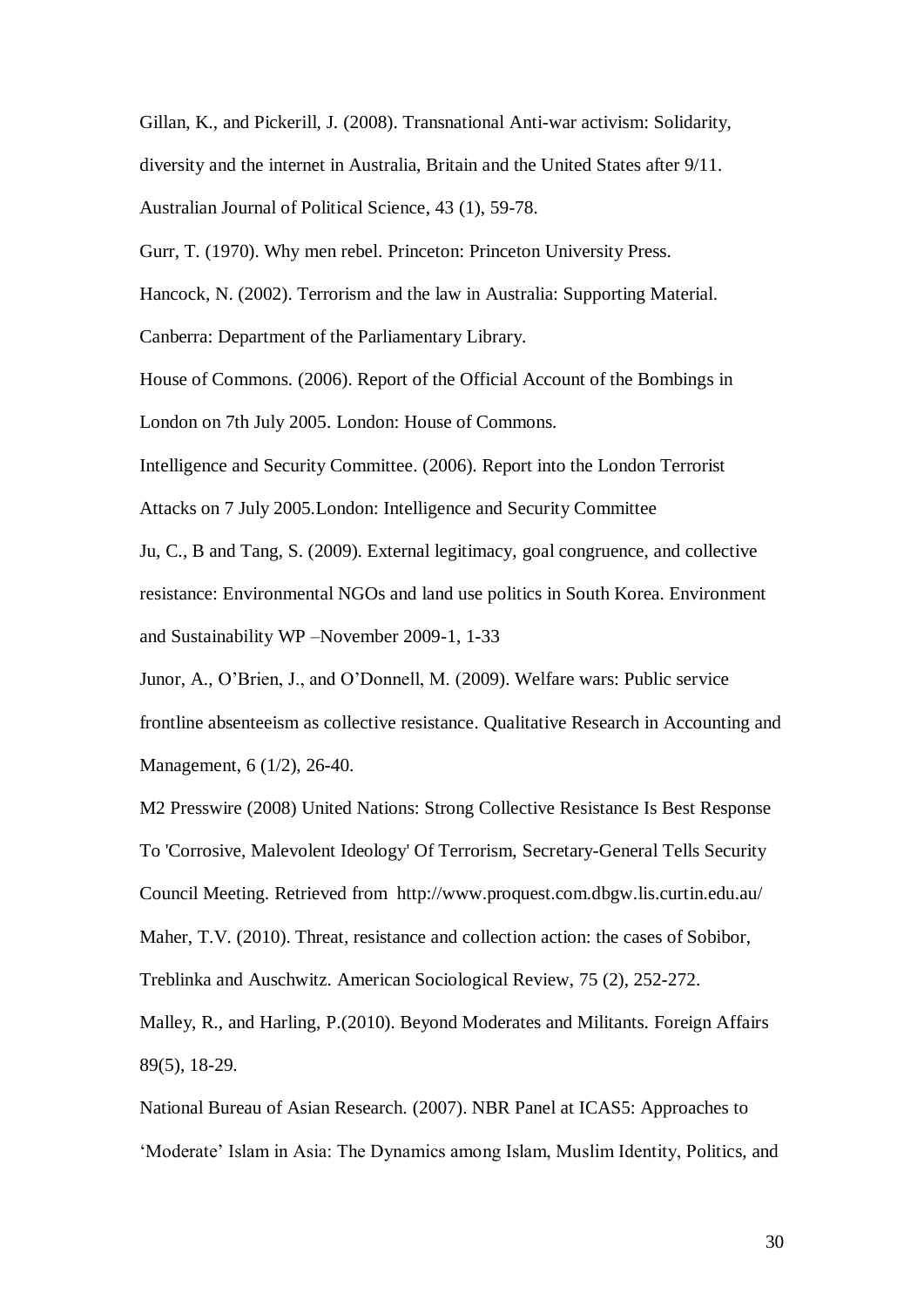#### Society in Asia. Retrieved from

[http://www.nbr.org/Downloads/pdfs/PSA/Moderate\\_Conf07.pdf](http://www.nbr.org/Downloads/pdfs/PSA/Moderate_Conf07.pdf)

Oberschall, A. (2004). Explaining Terrorism: The contribution of collective action theory. Sociological Theory, 22 (1), 26-37

Ostrom, E.(2005). Understanding Institutional Diversity. Princeton, NJ: Princeton University Press

Pape, R. (2006) Dying to Win: Why suicide terrorists do it. London: Gibson Square

Perl, R. (2005). US Anti Terror strategy and the 9/11 Commission Report CRS Report

for Congress. Washington: Library of Congress.

Polletta, F., and Jasper, M. J. (2001). Collective identity and social movements. Annual Review of Sociology, 27, 283-305.

Price, H.E. (1977). The Strategy and Tactics of Revolutionary Terrorism.

Comparative Studies in Society and History, 19(1)l, 52-66

Rabasa, A. , Benard, C., Schwartz, L., and Sickle, P. (2007). Building Moderate

Muslim Networks. Santa Monica, CA: RAND Corporation.

Richards, A. (2010). The problem with 'radicalization': The remit of 'Prevent' and

the need to refocus on terrorism in the UK. International Affairs, 87(1),143-152.

Sageman, M. (2008). Leaderless Jihad: Terror Networks in the Twenty-first Century.

Philadelphia: University of Pennsylvania Press.

Schwartz. D. (1973). Political alienation and political behaviour. Chicago:Aldine.

Stevens, D. (2009). In Extremis: a Self-defeating element in the 'Preventing Violent

Extremism' strategy. The Political Quarterly, 80(4),517-525.

Thomas, P. (2009). 'Between two stools? The government's 'Preventing Violent

Extremism' agenda. The Political Quarterly, 80 (2),168-171.